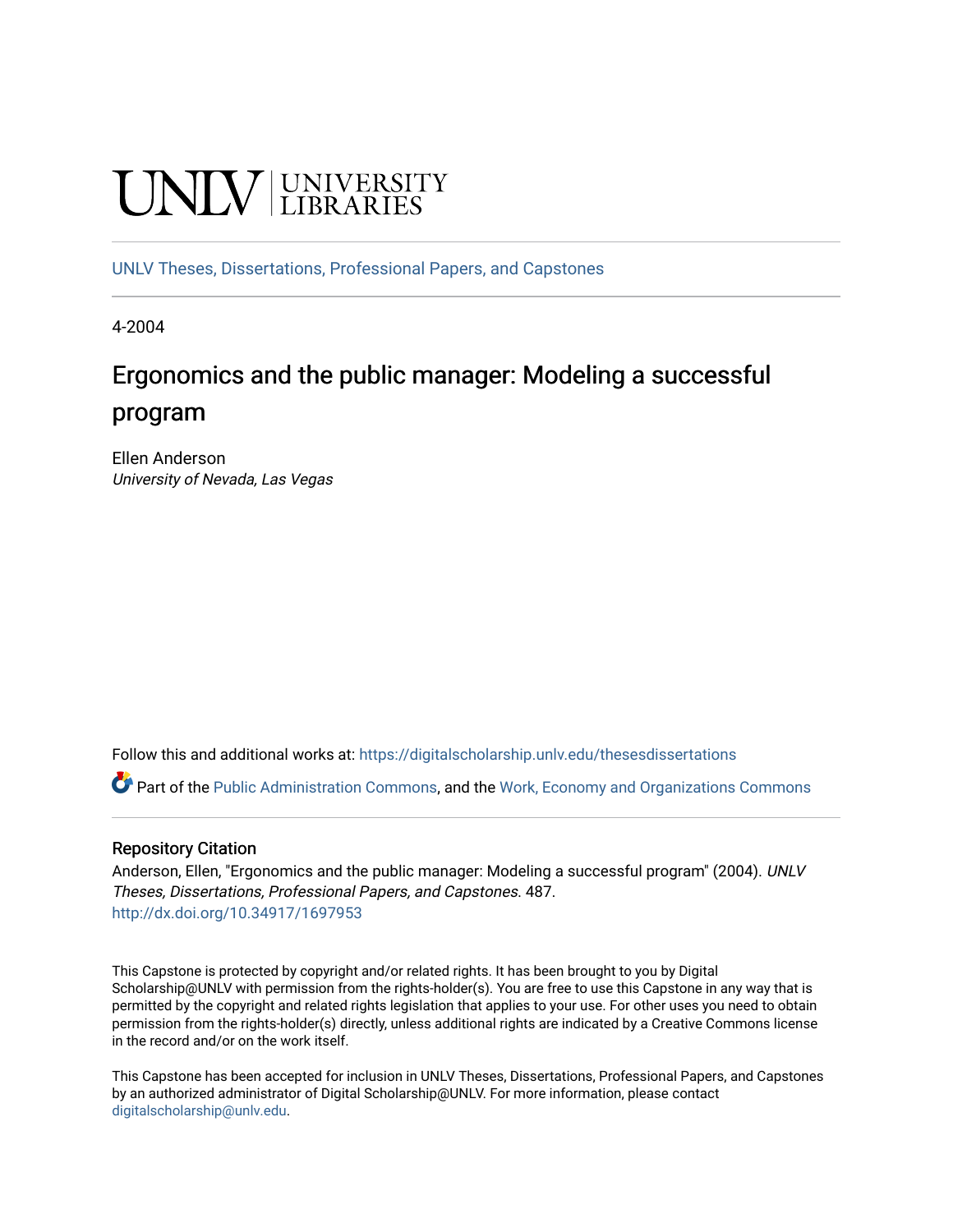Ergonomics and the Public Manager: Modeling a Successful Program

by

Ellen Anderson

Masters of Public Administration Department of Public Administration University of Nevada, Las Vegas April 2004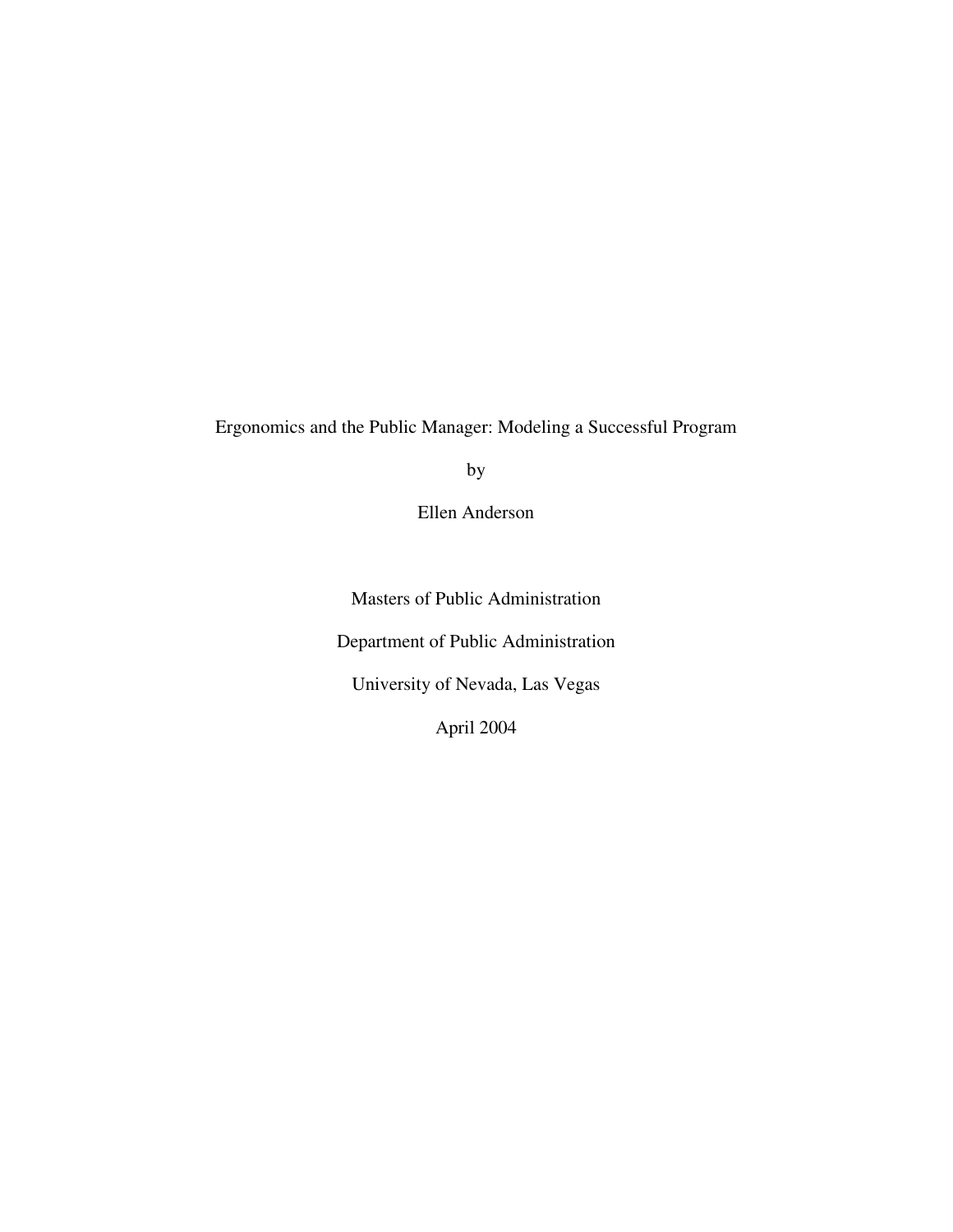#### **ACKNOWLEDGMENT**

Modeling a Successful Program 2 I would like to thank Nick, my partner and best friend for his continuous support and many hours of proofreading my school papers. I am grateful to my mother and my father for their belief in me. A big thank you to Dr. Lee Bernick for his guidance through the Masters of Public Administration program and appreciation to Dr. Karen Layne for her support and patience in serving as my committee chairperson.

# **TABLE OF CONTENTS**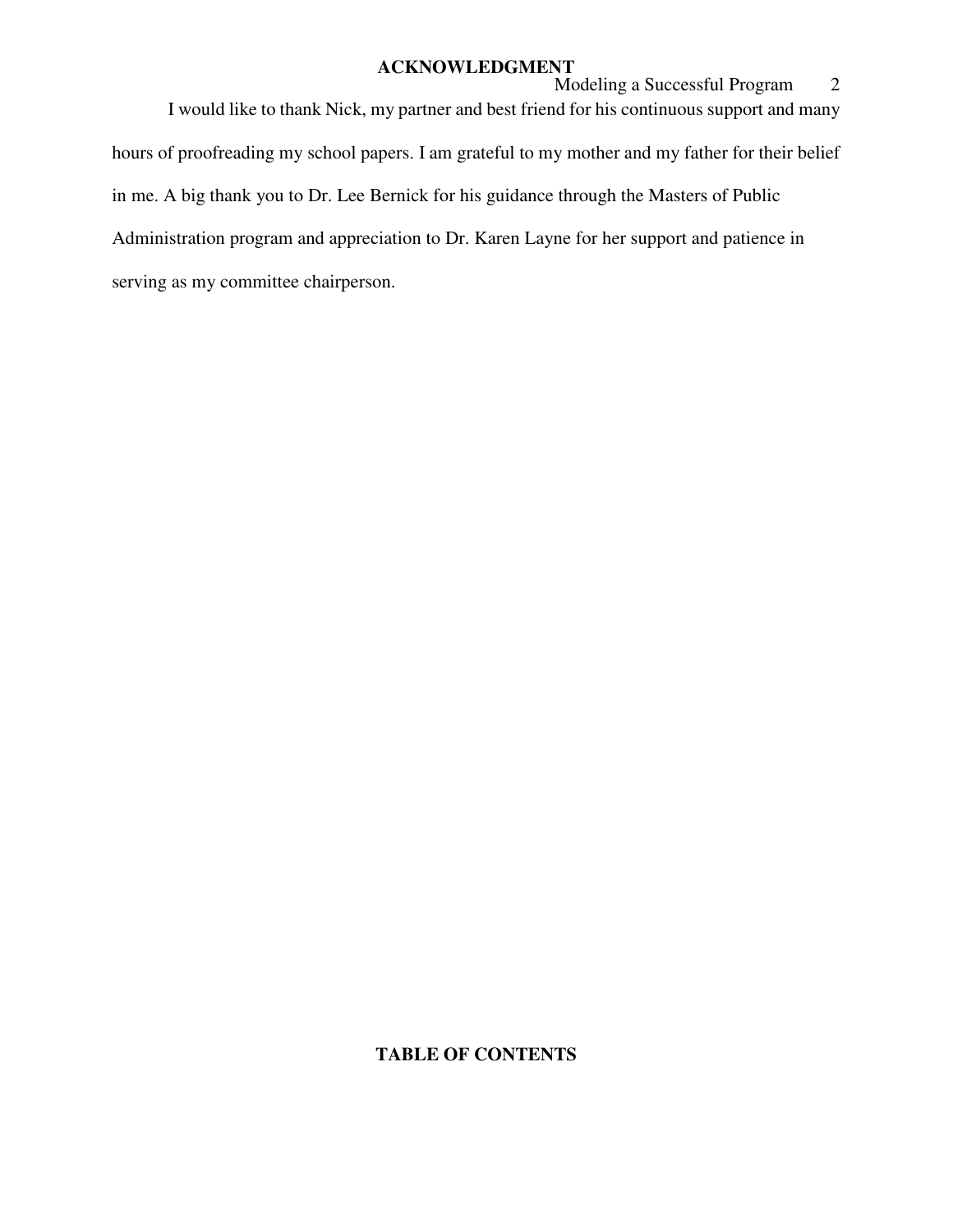# **INTRODUCTION**

A registered nurse named Beth Picknick worked in the Intensive Care Unit of a hospital. She helped move patients from their beds to chairs and back. Twisting and bending had been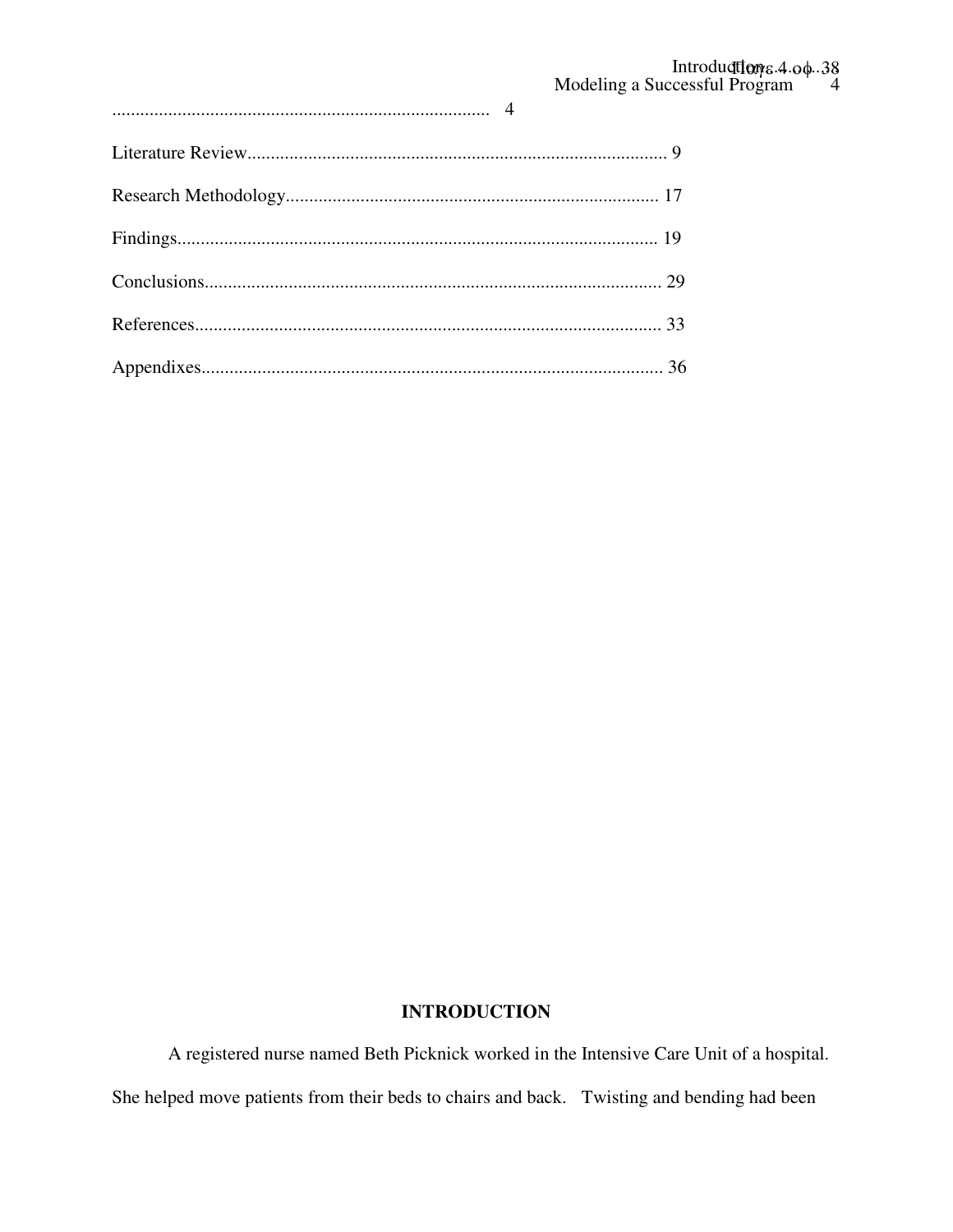Modeling a Successful Program normal physical activities of her job throughout her professional career. She had never 5 οφ 38 experienced any type of back problem. One day she moved a patient and severely injured her back. Two years after the incident doctors performed spinal fusion surgery. Beth's ergonomic-related injury ended her career as a nurse and greatly limited her family activities (www.osha.gov/pls/oshaweb/owadisp.show\_document?p\_table=TESTIMONIES&P\_ID=184).

 Unfortunately for Beth and thousands of other employees, ergonomic injuries have become prevalent in the workplace. These injuries can have serious, long-lasting effects on the employees' work and personal lives. According to a 1999 news release from the U.S. Department of Labor, Occupational Safety and Health Administration (OSHA), every year 1.8 million U.S. workers experience work-related musculoskeletal disorders, such as injuries from overexertion or repetitive motion. Approximately one-third or 600,000 of those injured required time off of work. Beth's story is only one example of the many thousands of employees requiring time off of work to recover from musculoskeletal injuries.

These injuries affect the workforce but they also affect the finances of an organization. Each year employers pay a large amount of money toward workers compensation expenses. In fact, one-third of those payments are directly associated to work-related musculoskeletal disorders.

(http:www.osha.gov/pls/oshaweb/owadisp.show-document?p\_table=NEWS\_RELEASES&). In actual dollars, these musculoskeletal injuries and illnesses cost employers \$15 to \$20 billion every year in workers' compensation payments. With the addition of indirect costs, the total payments made by employers actually add up to \$60 billion

(www.osha.gov/pls/oshaweb/owadisp.show\_document?p\_table=SPEECHES&p\_id=242).

Ergonomic injuries have greatly impacted organizations as well as seriously affected its employees. Organizations have felt the stress in their budgets through sick time used, medical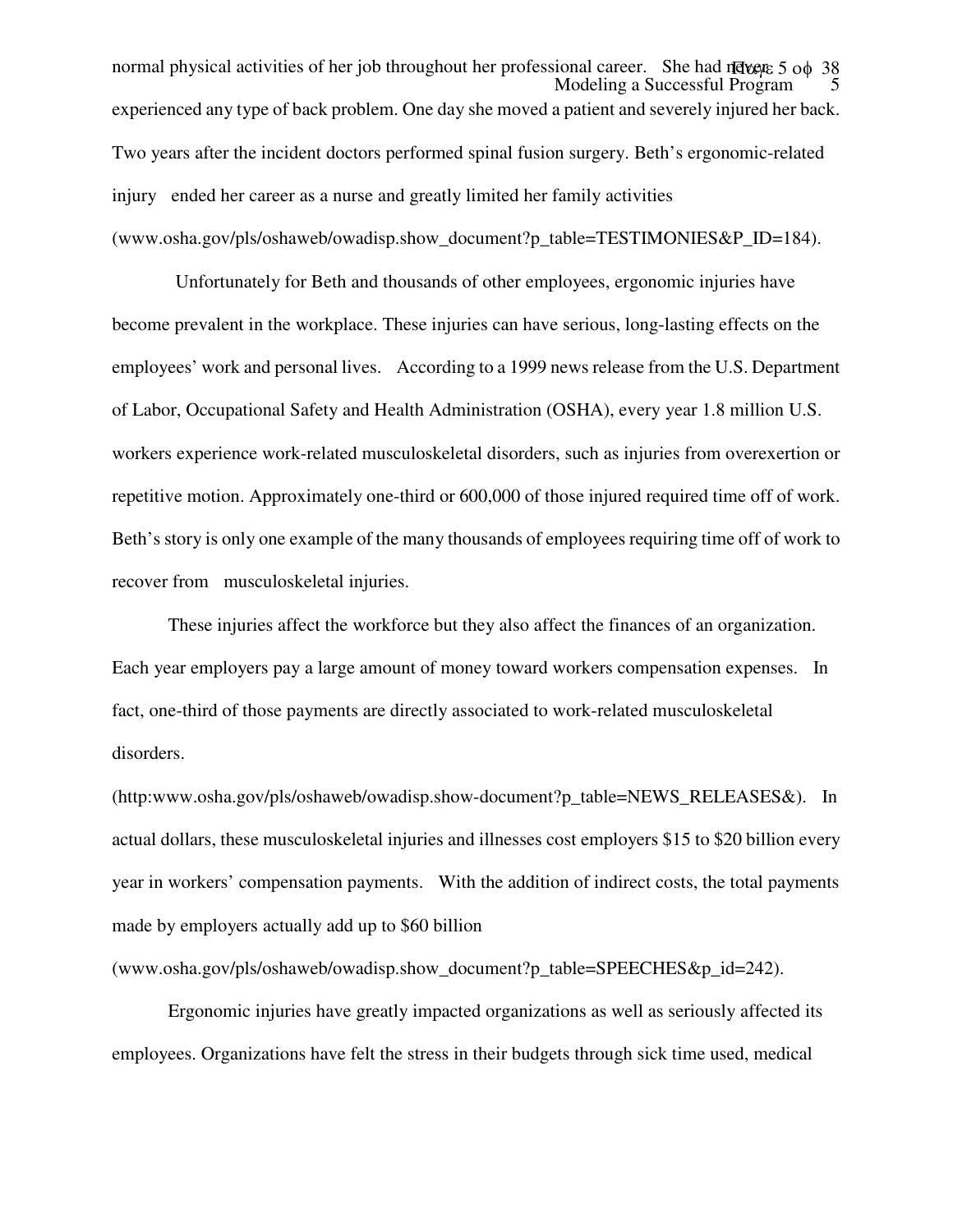Modeling a Successful Program 6 costs incurred and disability payments paid. Employees have experienced the impact through 38 temporary pain, surgeries and irreparable disabilities. What is the solution?

"For years, many employers have known that good ergonomics is often good economics and those employers have not only saved their workers from injury and potential misery, but they have saved millions of dollars in the process"

```
(www.osha.gov/pls/oshaweb/owadisp.show_document?p_table=TESTIMONIES&P_ID=184).
```
This exploratory research paper will investigate what comprises "good ergonomics." The paper will focus on localized governmental commitments to addressing ergonomics injuries in the workplace. Information will be gathered about the utilization of ergonomics programs and use of performance measurements. The information gathered for this paper will identify cities of similar size in the Southwestern region of the United States. The data will also include effective ergonomics program elements and compare those to the elements utilized in the cities' programs. The data gathered for this research paper will be used to answer the following questions:

- 1. Are municipalities of a particular size implementing ergonomic programs?
- 2. What elements encompass an effective program?
- 3. Do the cities include these elements in their programs?
- 4. If one of these elements is program evaluation, are performance measures being used to evaluate the program?

What is ergonomics? The term is being used more frequently in the workplace than in the past. But do employees and employers really understand what it is? Do they realize what is involved in addressing this important issue?

The word ergonomics stems from two Greek words, ergon and nomi. "Ergon" means work and "Nomi" means natural laws. Ergonomics deals with human beings' abilities and work requirements (Pleasant, 1996). Ergonomics involves scientifically fitting the job to the worker. When this is accomplished, workers' productivity will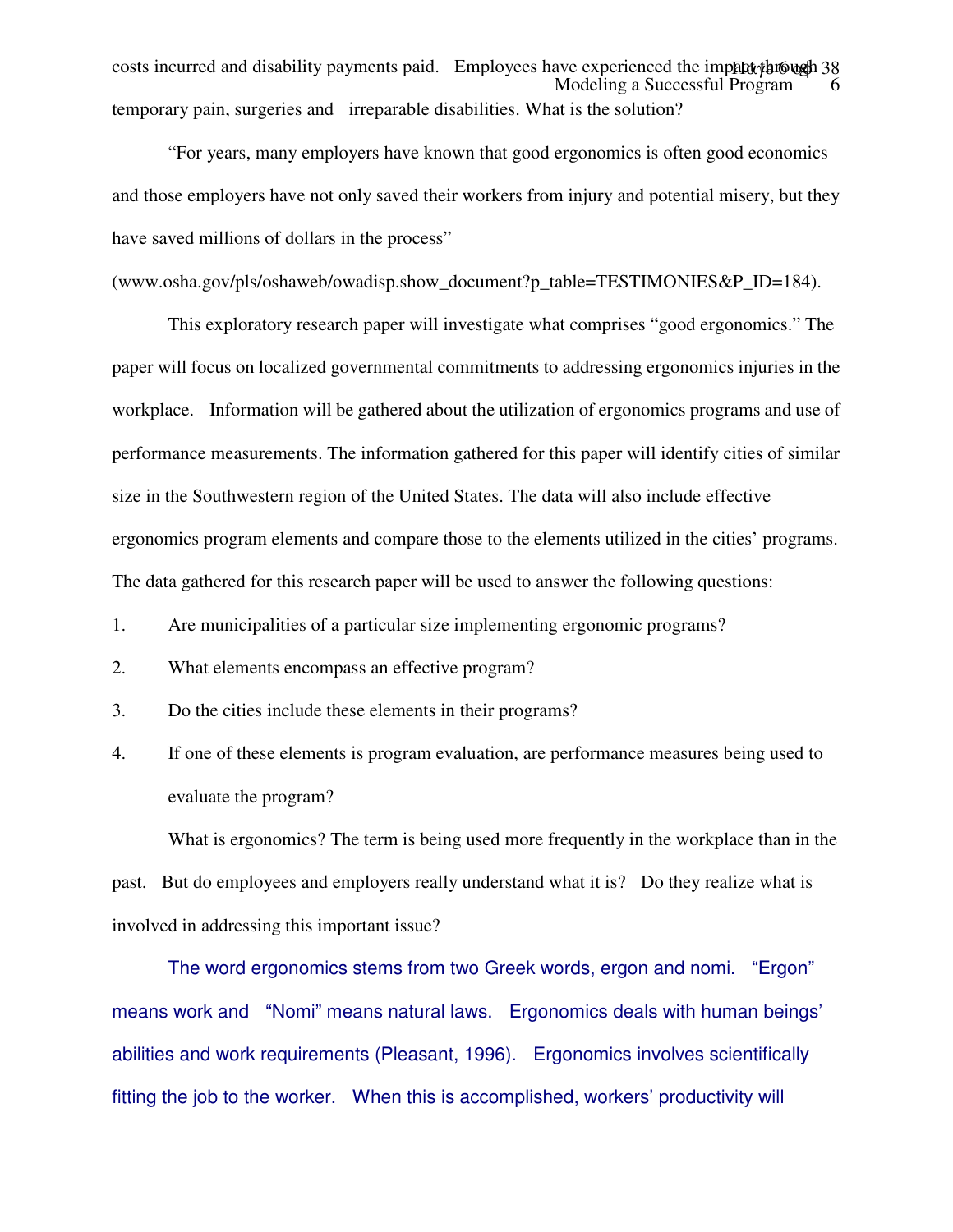Modeling a Successful Program 7 increase along with an increase in employee comfort and workforce efficiency (Kohn, 38

1997).

Addressing ergonomics in organizations will help prevent workplace injuries and

illnesses that develop when human capabilities are not considered in relation to physical

job requirements, equipment used to perform the jobs or the physical setting for

performing the jobs (Kohn, 1999).

The U.S. Department of Labor, Occupational Safety & Health Administration (OSHA),

adopted a definition for ergonomic-related injuries. OSHA labeled ergonomic-related injuries

under the single title of "musculoskeletal disorders" or "MSDs"

(www.osha.gov/ergonomics/FAQs-external.html). In the Federal Register OSHA describes

an MSD incident. The description is:

"In this standard, the term "MSD incident" means either an MSD that is work-related and:

Involves a work restriction, or Requires medical treatment beyond first aid, or Involves MSD signs or symptoms that are work-related and persistent for 7 or more consecutive days after the employee reports them to the employer."

(http://frwebgate.access.gpo.gov/cgi-bin/getdoc.cgi?dbname=\_register&docid=page=6... )

The Department of Labor defines a musculoskeletal disorder as:

"a disorder of the soft tissues, specifically of the muscles, nerves, tendons, ligaments, joints, cartilage, blood vessels and spinal discs that is not caused by a slip, trip, fall, or motor vehicle accident."

Although OSHA only gave a single definition for a musculoskeletal disorder,

different names have been utilized to describe MSDs. For example, in Kohn's book

Ergonomic Process Management (1999) he explained common ergonomic-related

injuries as well as various terms associated with them. The terms included: Cumulative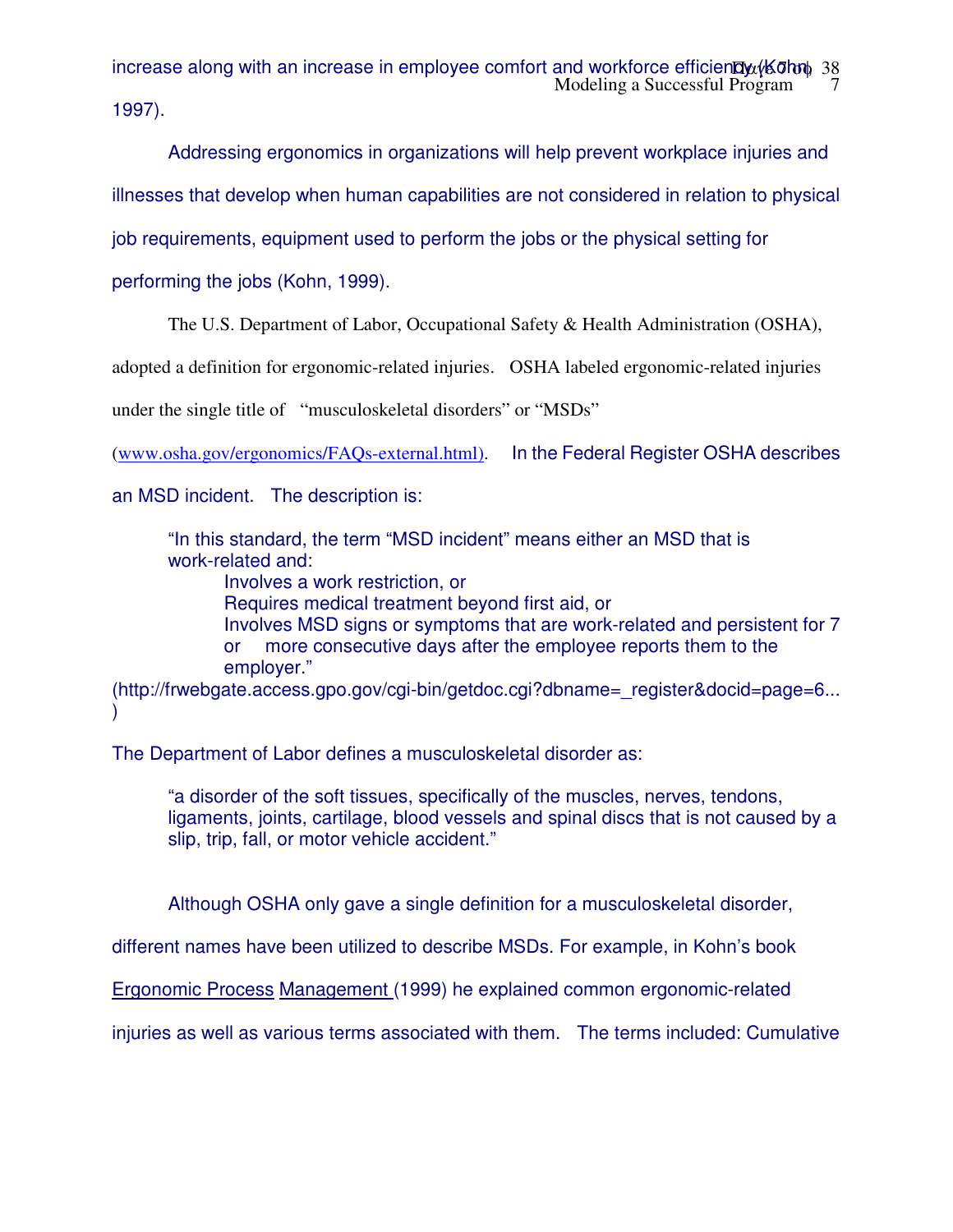#### $\text{Modeling}$  a Successful Program  $\frac{8}{3}$ Trauma Disorders or CTD's, Repetitive Motion Injuries (RMI), Repetitive Str**a**iωγ**bາ**‱bes 8 (RSI), Musculoskeletal Disorders and Occupational Overuse Syndrome.

 One of the largest injury categories included in MSDs is back injuries. According to Kohn (1999) back injuries account for one-third of the ergonomic-related job injuries. He stated that back injuries cost on the average \$9,000 in workers' compensation and medical expenses. The annual cost totals \$80 billion to the U.S. economy and industry. Kohn (1999) stated that the National Institute for Occupational Safety and Health (NIOSH) estimated the average carpal tunnel costs to be \$3,000 in benefits. The medical costs average \$40,000 and an average carpal tunnel surgery can total \$18,000.

A review of who is actually being injured reveals women disproportionately become victims to the most serious MSDs. The reason is not because of weakness but rather that many women's jobs require using repetitive motion, awkward positioning and the lifting of heavy objects. Women comprise 70% of all carpal tunnel victims and 62% of all tendinitis victims that require time off of work. On a yearly basis, more than 100,000 women injure their backs and require time off of work

(http:www.osha.gov/pls/oshaweb/owadisp.show-document?p\_table=NEWS\_RELEASES&).

The importance of addressing the issue of ergonomics in the workplace should be taken very seriously. Employers and employees pay a high price for these injuries. Employers realize the expense through their budgets and employees experience the expense through their suffering. Instituting an effective ergonomics program within an organization will help prevent injuries as well as address the employees already injured from musculoskeletal disorders.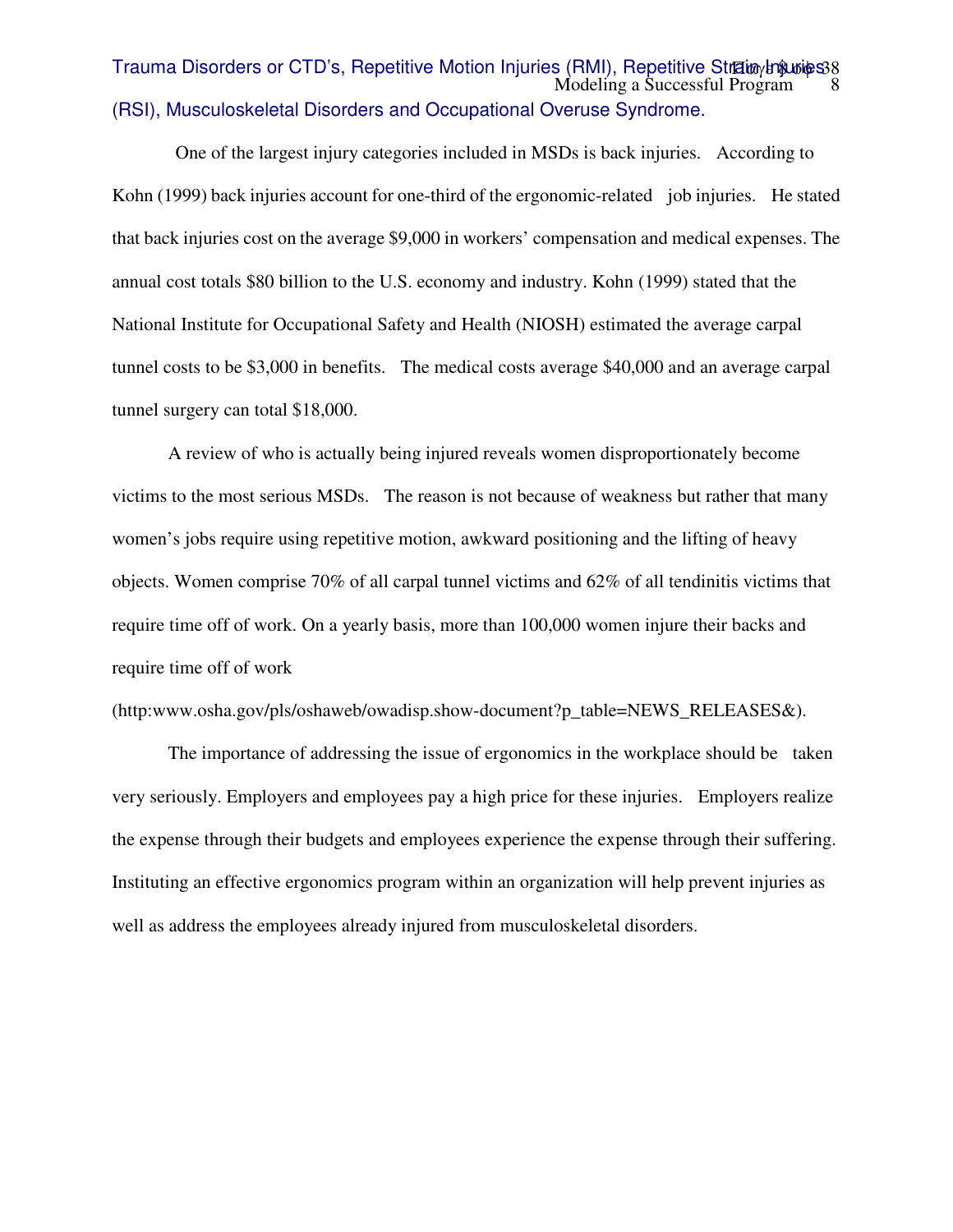#### Modeling a Successful Program 9 Παγε 9 οφ 38

#### **LITERATURE REVIEW**

 The introduction to this research paper informed the reader about the large numbers of ergonomic-related injuries and shared statistics about the tremendous expense for employers. This next section of the research paper will discuss the history of the ergonomic standard, the development of current ergonomics guidelines and effective ergonomic strategies.

# History of the Ergonomics Standard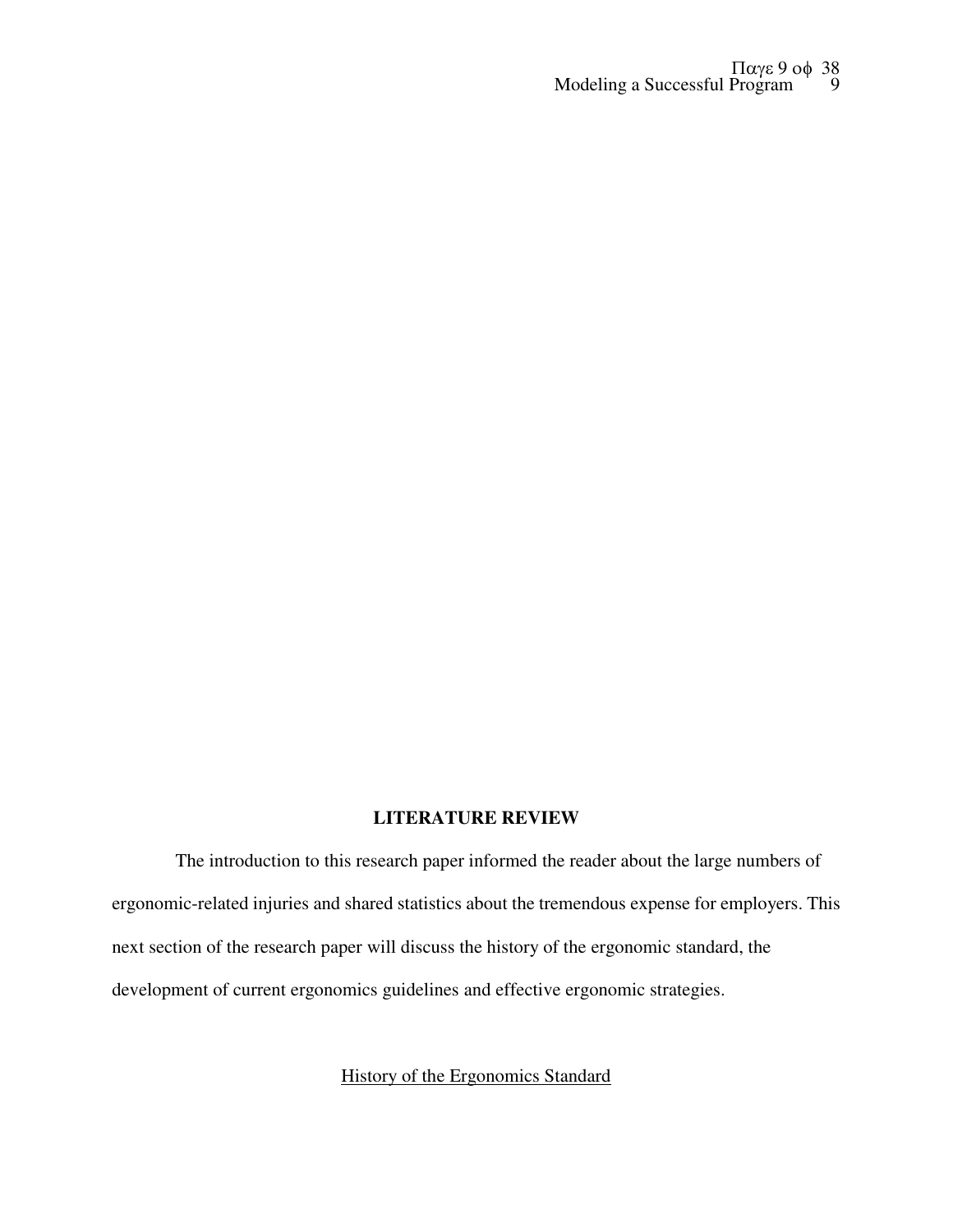Modeling a Successful Program The evolution and adoption of a national ergonomics standard took ten years to develop 38 and yet only a couple of months to rescind. In August 1990, Secretary of Labor, Elizabeth Dole committed the Labor Department to "taking the most effective steps necessary to address the problem of ergonomic hazards on an industry wide-basis" and commenced to work on an ergonomics standard. Secretary Dole believed there was enough scientific evidence to go forward and address "one of the nation's most debilitating across-the-board workers' safety and health illnesses of the 1990's" (www.aflcio.org).

 In December of 1995, the Bureau of Labor Statistics (BLS) released a 1994 annual survey on injuries and illnesses. The survey identified the number and rate of disorders that were connected to repeated trauma and showed a continual increase in these disorders. Although injuries had decreased from 1992 to 1994, ergonomic injuries were increasing. The Bureau of Labor Statistics (1995) reported that ergonomic incidents had increased by more than 15% during the two-year time frame (www.bls.gov). With the Bureau of Labor Statistics data, it was obvious as to "why ergonomics was called the occupational injury/illness epidemic of the 1990's"( Kohn,1997).

This "epidemic" was supported by data recorded in the Federal Register of November 23, 1999 under OSHA"s submitted proposal of an ergonomics rule. Included in the proposal was various statistics that related to the potential number of workers affected, jobs corrected, financial expenses and financial savings for employers. The data indicated that the ergonomics standard would affect 1.9 million workers and 27.3 million general industry workplace employees. OSHA projected that after the first year 7.7 million jobs that were or could be potential MSDs hazards would be addressed. Over the next decade, the proposed standard would prevent 3 million work-related musculoskeletal injuries. The projected savings would total a staggering \$9.1 billion. The estimated cost for each organization to comply was estimated at \$900 per year. The dollars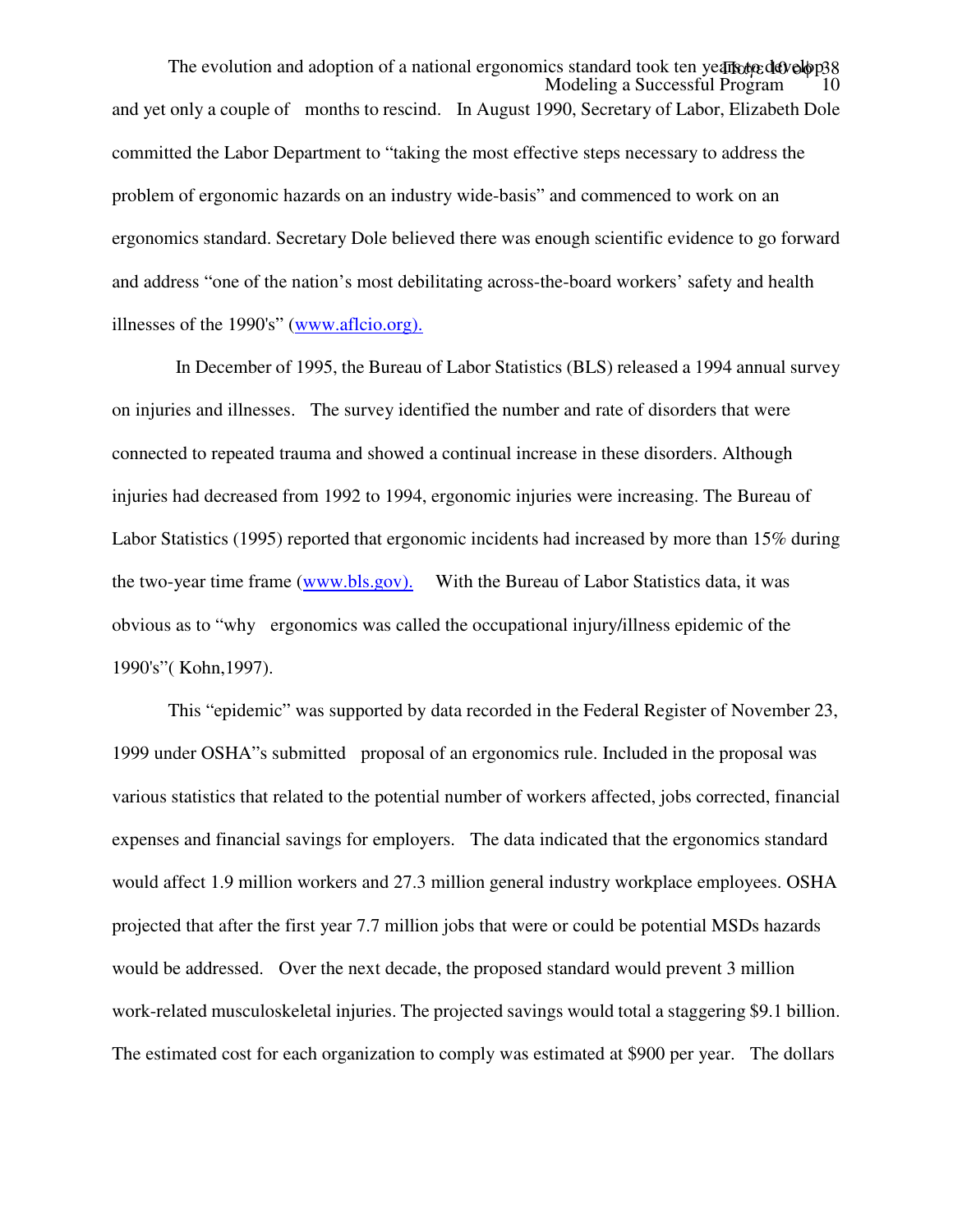Modeling a Successful Program 11 spent on correcting a job area were estimated at \$150  $\pi$   $\alpha$  as 11 op 38 (http://www.nacubo.org/public\_policy/federal\_register\_update/1999/112399.html).

 In November 1999 OSHA released a proposed ergonomics standard and held public hearings in February, March and April of 2000. During the April 2000 public hearing the Bureau of Labor Statistics (BLS) released results of the 1998 Lost Work-Time Injuries and Illnesses: Characteristics and Resulting Time Away From Work Report. It showed that there were 1,730,534 reported injuries and illnesses. Of that total 592,544 or 34% were attributed to musculoskeletal disorders. This study validated that musculoskeletal disorders accounted for one-third of the work time lost due to injury and illness. The Lost Work-Time reports from the BLS for 1999, 2000 and 2001 also reflected strong evidence that musculoskeletal disorders reported after 1998 to the Bureau of Labor continued as the dominant category under reported injuries and illnesses (www.bls.gov).

## Bureau of Labor Statistics

Total number of nonfatal occupational injuries and illnesses involving days away from work and the number of those involving musculoskeletal disorders (MSDs).

| Year Reported     | 1998      | 1999      | 2000      | 2001      |
|-------------------|-----------|-----------|-----------|-----------|
| Total incidents   | 1,730,534 | 1,702,470 | 1,664,018 | 1,537,567 |
| <b>Total MSDs</b> | 592,544   | 582,340   | 577,814   | 522,528   |
| $MSDs$ % of total | 34%       | 34%       | 35%       | 34        |

The 2002 data was not included because the BLS has not yet published it.

During the April 2000 hearing, Charles N. Jeffress, Assistant Secretary for Occupational Safety and Health spoke of the widespread occupational health problem of work-related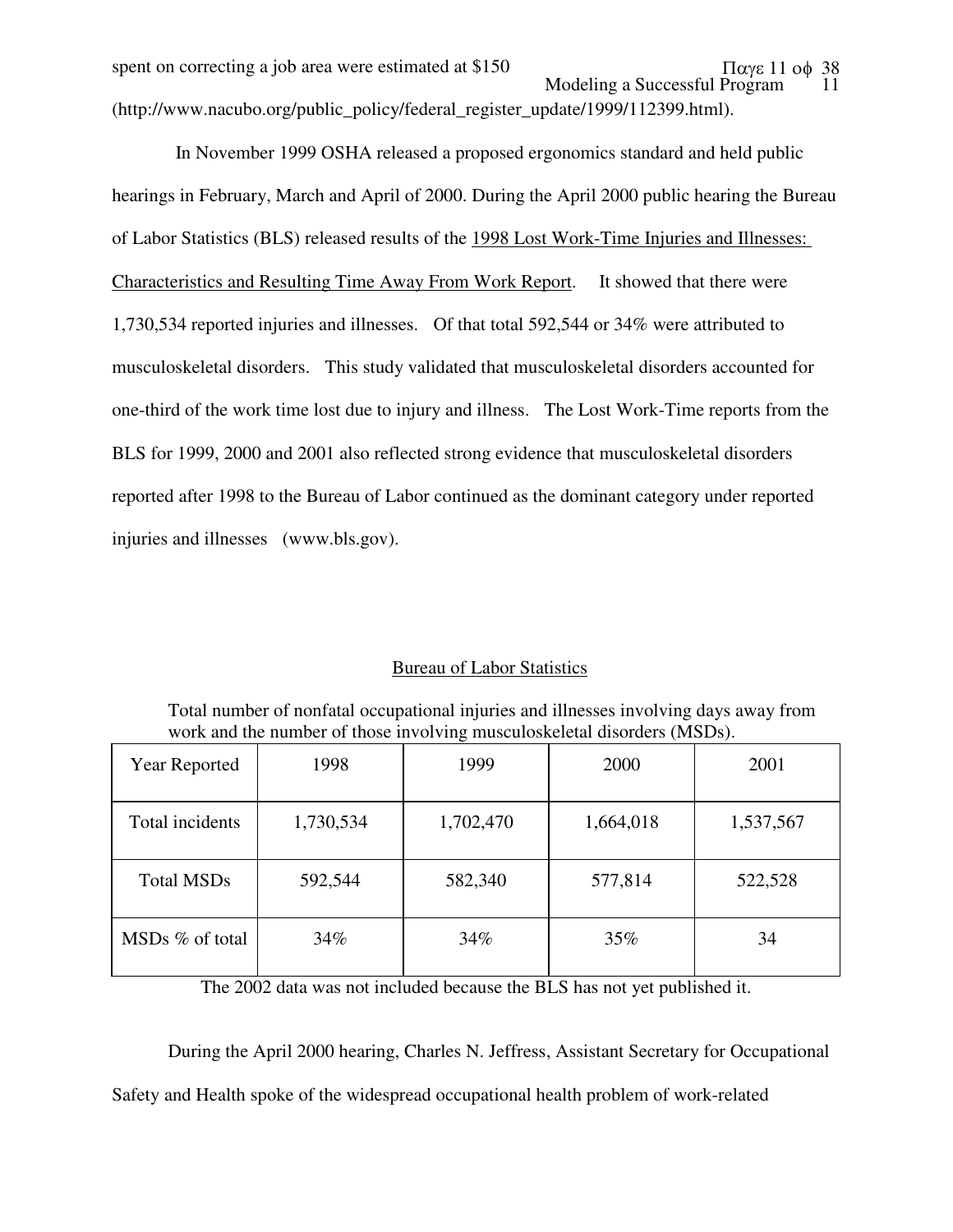Modeling a Successful Program 12 musculoskeletal disorders. He stated that every year almost two million employees are victions 38 occupational injury and illness and approximately 600,000 injuries are work-related musculoskeletal disorders. He also shared financial consequences. One dollar out of every three dollars spent on workers' compensation can be related back to insufficient ergonomic conditions. Mr. Jeffress said 15 to 20 billion per year was the direct cost attributed to MSDs.

(http://www.osha.gov/pls/oshaweb/owadisp.show\_document?p\_table=TESTIMONIES&p\_id...)

After the April 2000 hearing, OSHA published a news release that stated ergonomic programs operated by state OSHA programs could include as many as 8.7 million employees at the state level and 155,000 sites at the local governmental level. A total of these public sector workers could account for 175,000 musculoskeletal disorders per year. Instituting an ergonomics program could prevent as many as 47,000 injuries per year

(http://www.osha.gov/pls/oshaweb/owadisp.show\_document?p\_table=NEWS\_RELEASE&).

OSHA continued to gather information to support the need for an ergonomics standard. In the November 14, 2000 Federal Register under the Ergonomics Program, Final Rule, it stated that there was scientific evidence to support OSHA's efforts to protect workers with an ergonomics standard.

"This evidence strongly supports two basic conclusions: (1) There is a positive relationship between work-related musculoskeletal disorders and employee exposure to workplace risk factors, and (2) ergonomics programs and specific ergonomic interventions can substantially reduce the number and severity of these injuries"(www.archives.gov/federal\_register).

With a lot of supportive data available, President Clinton supported an ergonomics rule and signed it into law on November 14, 2000. OSHA was able to issue the final ergonomics standard and then published the ergonomics implementation rule to be effective January 16, 2001. The ergonomics rule required companies to implement an ergonomics program if it met the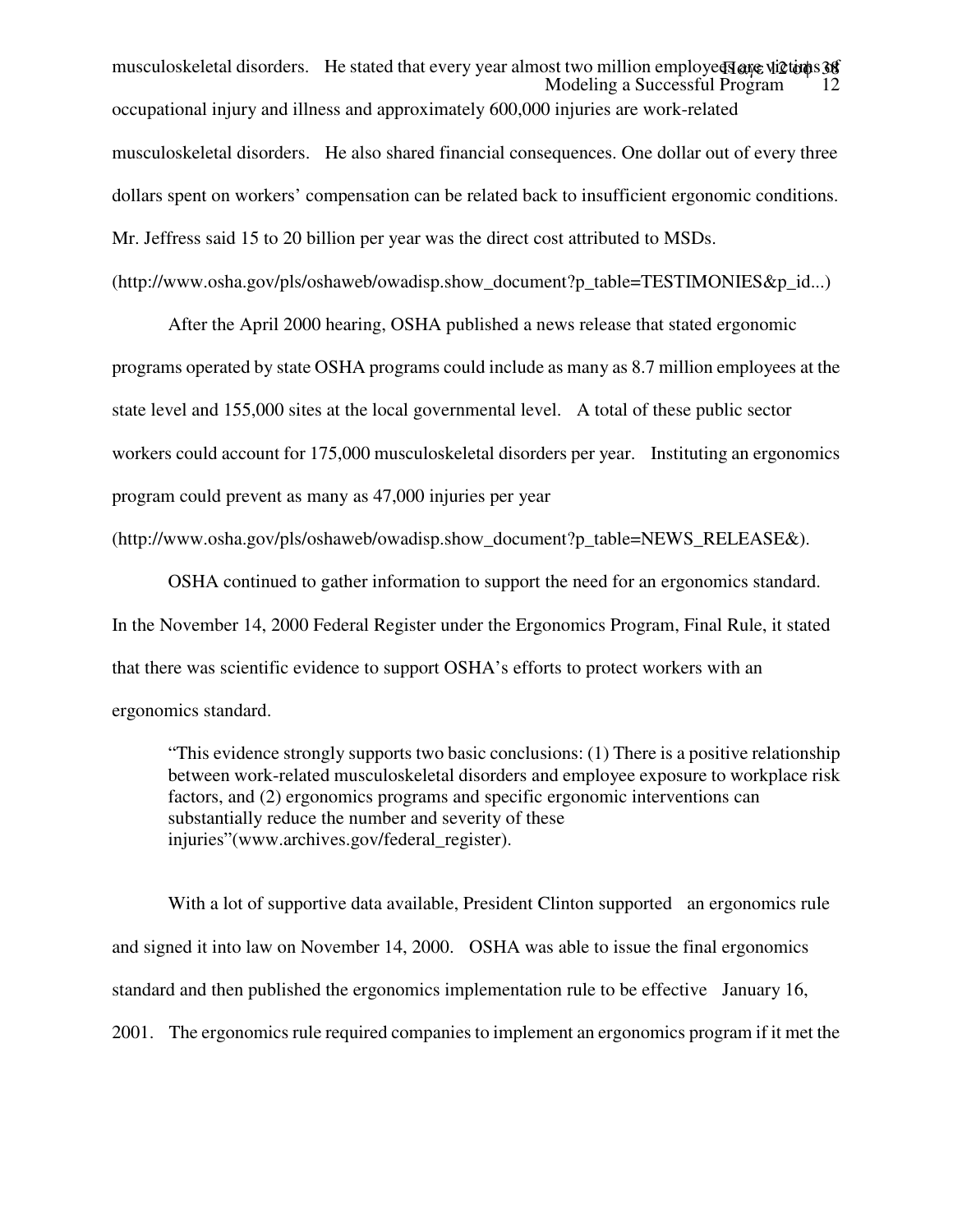(www.osha.gov/archive/ergonomics-standard/archive.html).

After the passage of the ergonomics rule, many employers were concerned about the cost of implementing an ergonomics program. According to the National Center for Policy Analysis article "Costly Ergonomics Rule is Near"(November 2000), the ergonomics rule would become the most expensive workplace regulation in history. In the article it was stated that because of the "zero tolerance" rule, one complaint from an employee would require enforcement by the employer. The article also included estimates for implementing some new ergonomics programs. Those estimates were:

- · "The Employment Policy Foundation (EPF) estimated the first year compliance costs at \$129.5 billion and continuing costs equivalent to \$91.4 billion.
- · Based on OSHA's estimate of benefit per case averted, the EPF estimated costs will exceed benefits by a factor of 15 to 1.
- · The costs could cut corporate earnings per share by 5% and stifle incentives for new business starts." (www.ncpa.org/pd/regulat/pd092200e.html)

In January 2001, President Clinton completed his four-year term as president and George W. Bush, Jr. became the new president of the United States. On March 7, 2001, the Senate repealed the ergonomics rule through a "Resolution of Disapproval" under the Congressional Review Act (CRA). Under this law, Congress had the authority to overturn issued rules. With the passing of the resolution to disapprove, the ergonomics rule could not be amended. No other ergonomics standard could be resubmitted for approval. On March 20, 2001, President Bush signed Resolution 6. That action reduced the ergonomics standard to guidelines (www.govexec.com/dailyfed/o301/030801cdam).

## Development of Current Ergonomics Guidelines

Although President Bush signed Resolution 6, he made a promise to find an answer to

ergonomic-related injuries that affect the U.S. workforce

(www.govexec.com/dailyfed/o301/030801cdam). In keeping with his promise, action was

taken one year later. On April 5, 2002, OSHA announced a Comprehensive Ergonomics Plan to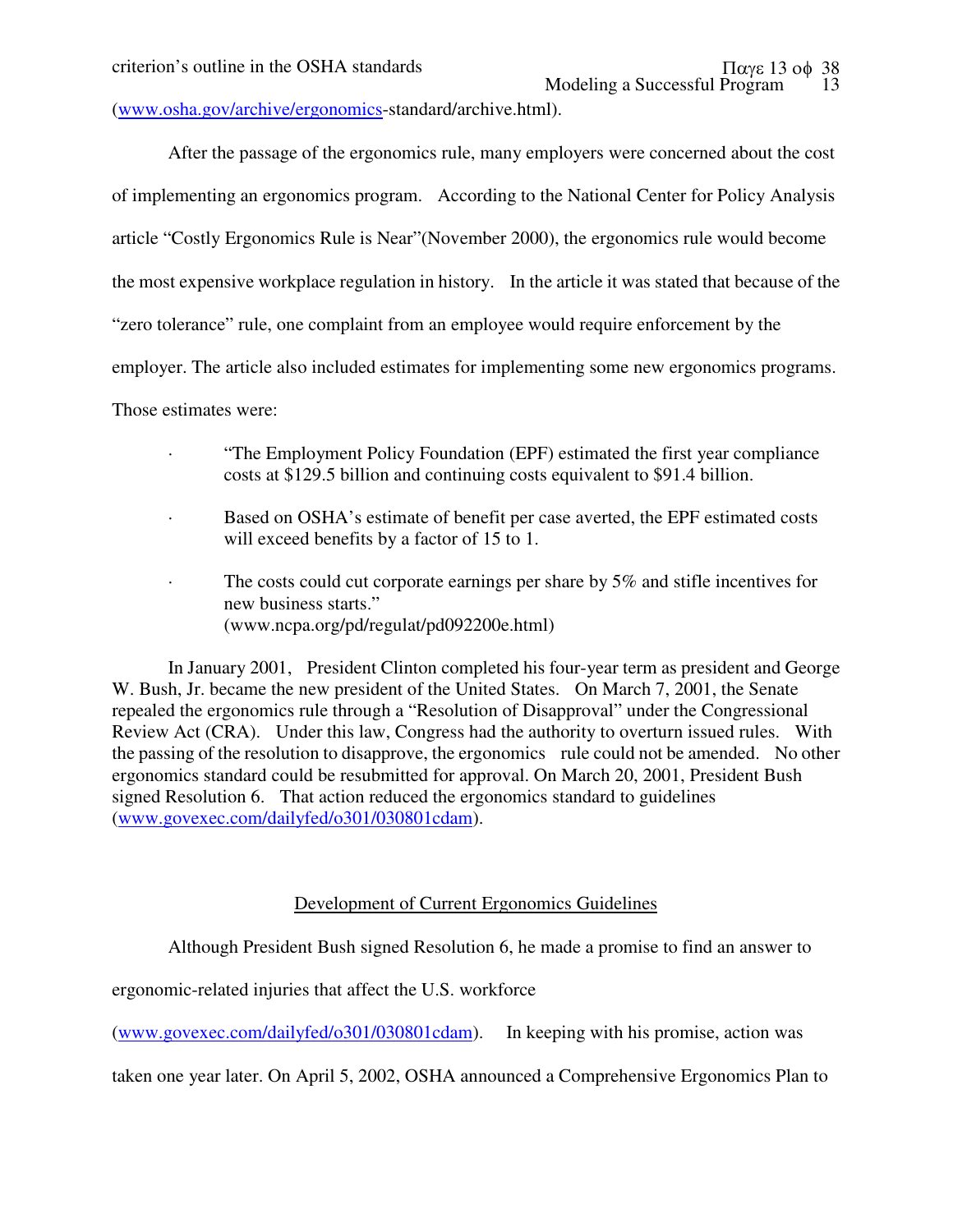Modeling a Successful Program address musculoskeletal disorders in the workplace. After three public hearings with  $\alpha$ γε 14 οφ 38 three-hundred-sixty-eight written comments and one hundred speakers, a strategy and comprehensive plan was developed. The four components for OSHA's approach included: guidelines, enforcement, outreach and assistance and research. Guidelines included industry or job task guidelines for numerous industries. Compliance-covered inspections for ergonomic hazards and the issuance of citations qualifying under the General Duty Clause which requires employers to keep a safe working environment for their employees. Outreach and Assistance involved proactive approaches to ergonomic issues in workplaces. Research involved working with the National Institute for Occupational Safety and Health (NIOSH) and the National Occupational Research to encourage and expand research in the area of ergonomics (www.osha.gov/SLTC/ergonomics/guidelines).

In a news release dated April 30, 2002, OSHA announced the formation of a National Advisory Committee on Ergonomics (NACE). The committee was created as part of OSHA's comprehensive approach to help reduce ergonomic-related illness in the workplace by addressing guidelines, research, outreach and assistance and enforcement. John L. Henshaw, Assistant Secretary of Labor of Occupational Safety and Health, said that OSHA will work with other governmental agencies such as the National Institute for Occupational Safety and Health (NIOSH) to help acquire additional research that would help reduce ergonomic-related injuries. (www.osha.gov/SLTC/ergonomics/guidelines). Previous to this announcement NIOSH had already concluded through a research project in 1997 that there was a strong association between work and MSDs.

(http.www.osha.gov/pls/oshaweb/owadisp.show\_document?p\_table=SPEECHES&p\_id=235).

#### Effective Ergonomic Strategies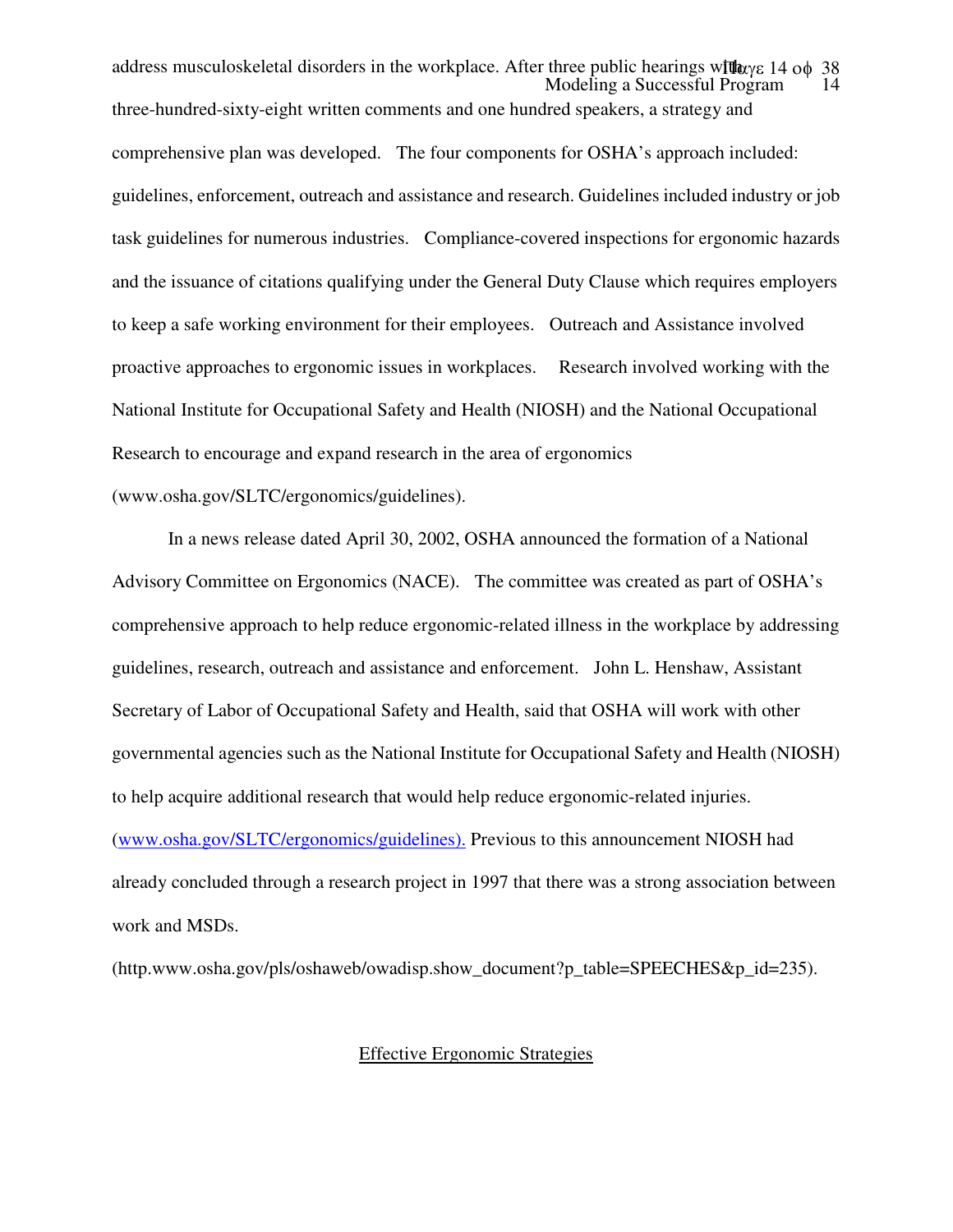Modeling a Successful Program What elements are involved in an effective ergonomics program? A review  $\phi$ Register of the Department of Labor, November 14, 2000 clarifies what the expectations of the ergonomics standard involved for employers. The standard has an "action trigger" to identify jobs that expose employees to an ergonomic injury. When an employee reports an MSD, the employee has guidelines to determine what action to take. Those guidelines include: their time off work, restricted work, medical treatment beyond first aid or did the symptoms or signs last for seven days or more. Once the above information is determined, then the employer looks at the employee's job and assesses any exposure factors that meets the standard's "action trigger." Exposure or risk factors may include: repetition, vibration, force or awkward posturing. If the exposure factors involved with the employee's job do not go beyond the "action trigger," then the employer is not obligated to start an ergonomics program for the job in question. If a reported MSD injury meets the "action trigger" then the employer is obligated to establish an ergonomics program for that particular job. When the ergonomics program is developed by the employer, the following elements should be included. The elements include:

- · Management leadership and employee participation
- · Training
- · Hazard information and reporting
- · Job hazard analysis
- Job hazard control
- MSD management
- Program evaluation

(www.archives.gov/federal\_register/)

The above strategies were utilized when the ergonomics standard was signed into law.

What is included in each element? Management leadership and employee participation are vital components of any program. Management leadership involves the leaders of any organization who lead by example. Written policies from management give employees guidance about the priorities of their organization and its goals. The written policy should include information about employee participation and each person's role and responsibilities. Training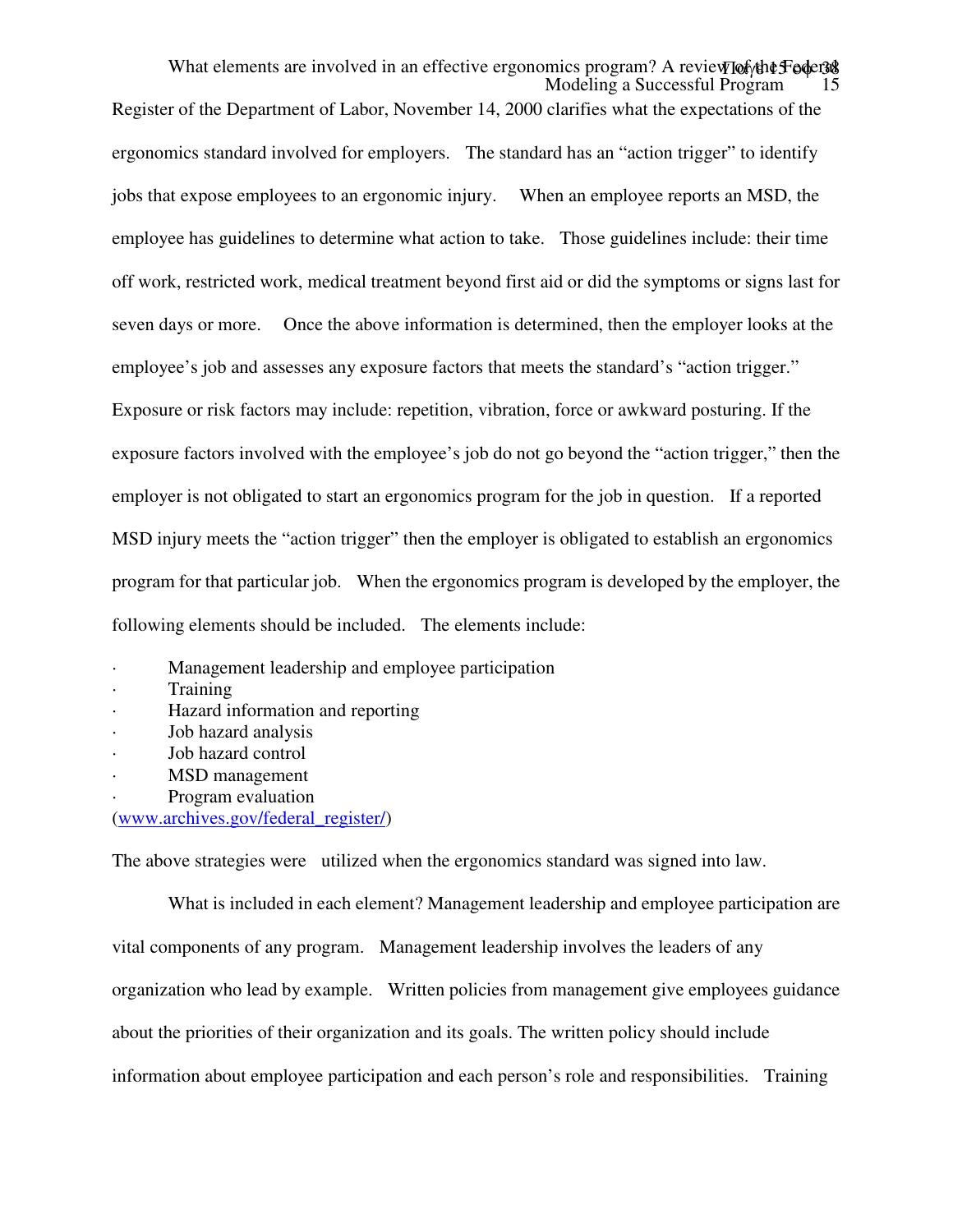Modeling a Successful Program was included as a vital element in the establishment of an effective ergonomics pr**D**gram16 οφ 38 Awareness of ergonomic issues and recognition of musculoskeletal disorders should definitely be taught to all employees. Hazard information and reporting is of high importance. It involves communicating about musculoskeletal injury hazards and having a reporting procedure in place. Job hazard analysis covers guidelines evaluating job risk factors. Hazard control involves developing solutions to limit as well as eliminate job hazard exposure risks. MSD management covers the availability of health care providers that are trained to recognize and treat MSD injuries. The final item OSHA recommended for inclusion in setting up an ergonomics program is the program evaluation. Program evaluations are necessary components for a review of the various aspects of a particular program and include performance measurements for assessing program success (www.ergodyne.com/new/EI-ErgoProg). All seven of the elements that OSHA submitted as part of its ergonomics standard should be included in any ergonomics program. Each element has a specific purpose and serves to support the overall ergonomics program.

As OSHA battled to get its ergonomics standard into law, two of the twenty-six states with OSHA approved programs were successful in adopting ergonomics standards. California adopted its ergonomics standard on November 14, 1996 and Washington adopted its ergonomics standard on May 26, 2000 (http:www.osha-slc.gov/SLTC/ergonomics/state\_plan.html).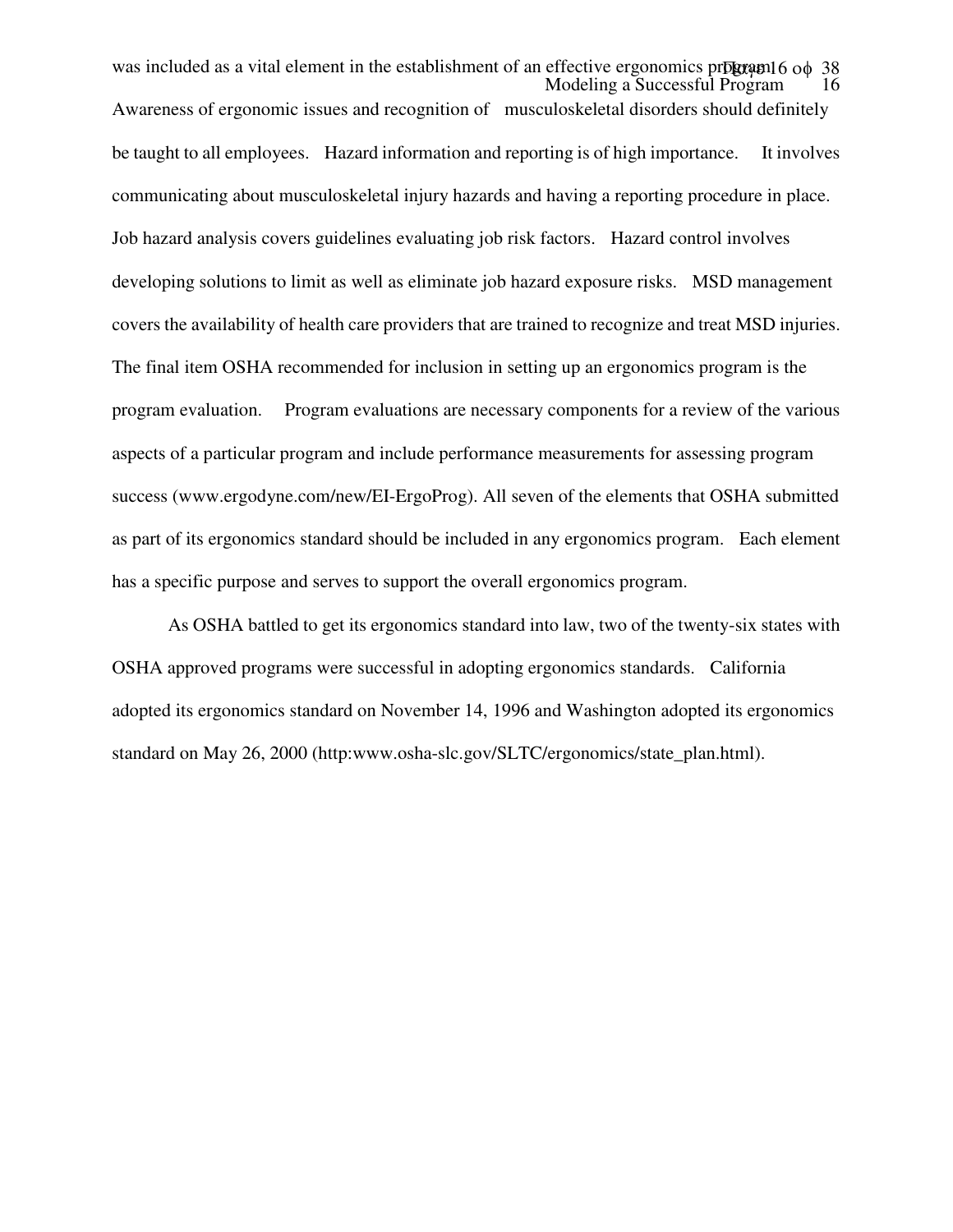## **RESEARCH METHODOLOGY**

The purpose of this paper was to identify (1) whether municipalities of a particular size implement ergonomic programs, (2) what elements encompass an effective program, (3) if the cities include these elements in their programs, and (4) if one of these elements is program evaluation, are performance measures being used to evaluate the program. To set a framework for what I wanted to study, I wanted to research the cities that are the approximate size of Las Vegas, Nevada, which is where I am currently employed. I also decided to limit my research to the southwest United States. The first step involved the development of a list of the cities with a population above 400,000 in the United States. (www.demographia.com/db-2000city50kr). Then cities in the Southwestern region were selected as a subset of the population. Twenty cities (See Appendix A for the list of the cities) were initially contacted through a semi-structured phone survey from January 26 -30, 2004. When contact was made a challenge arose in trying to connect with the appropriate person that had information about the city's ergonomics program. After contacting the appropriate person by phone, the following two questions were asked:

1. Does your City have an ergonomics program? If yes, please give details.

2. If no, what is used?

Upon completion of contacting the twenty cities the next step was to eliminate any cities without an ergonomic program. Those cities included Dallas, Las Vegas, San Antonio and San Francisco. Cities using consultants for their programs were also excluded and they were Denver, Long Beach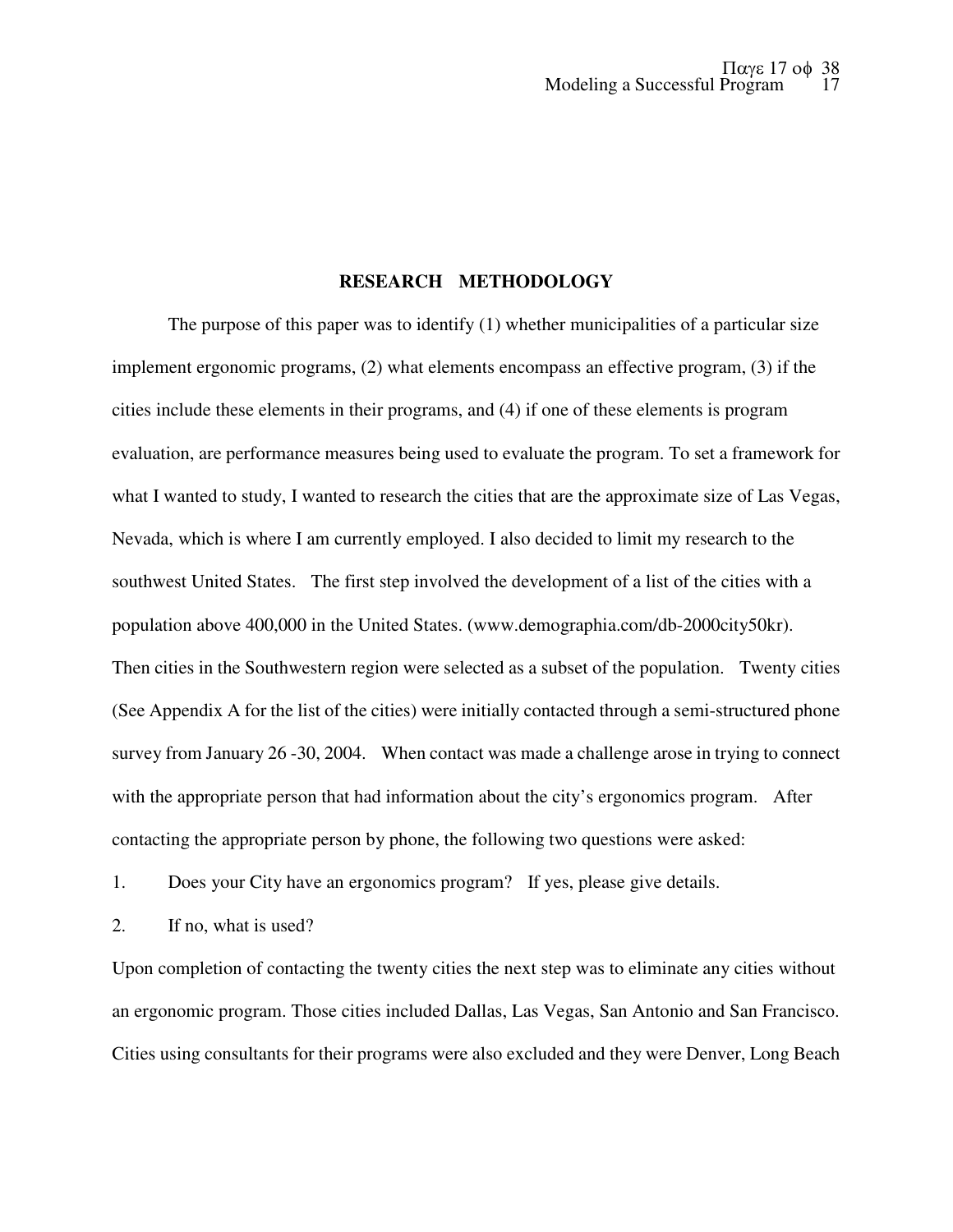Modeling a Successful Program and Seattle. After reviewing the information, the total number of remaining cities Maythiteen. 38 (See Appendix B for a list of the thirteen cities that participated in the email survey).

Phone calls were made on March 1 and 2, 2004 to each representative of the thirteen cities to explain their city would be included in the paper. During the phone conversation, each representative agreed to participate in completing the email survey. They were told to expect an email survey within one week. All email addresses were verified and the survey was sent to the thirteen cities on March 4, 2004. Six completed surveys were returned by March 12, 2004. Follow up phone calls were made on March 15, 2004 to the cities that had not yet responded. On March 16, 2004, El Paso and Fort Worth completed the survey by answering the questions by telephone. The remaining five cities returned the completed surveys by email. The thirteenth survey was received on March 18, 2004. The response rate was 100%. Data collection and analysis of the survey responses were performed by the researcher.

During the initial phone conversation with the representatives, they were asked their preference to a phone survey or an email survey. All responded that they preferred an email survey. The response rate reflects the fact that the format of an email survey was the easiest format for the City representatives to respond. El Paso and Forth Worth City representatives answered the survey question by phone only because their email responses we not received by the researcher. There appeared to be technical computer problems.

While conducting the literature review, the researcher found elements that were components of an effective ergonomics program. Those elements were used in the development of the survey questions (See Appendix C for a list of the survey questions). The survey included twelve questions. Eight of the questions were closed-ended questions and the remaining four questions were open-ended questions without explicit response choices.

The limitations of the research involve the population size and limits of the number of cities surveyed. The survey was limited to cities with populations more than 400,000. Also,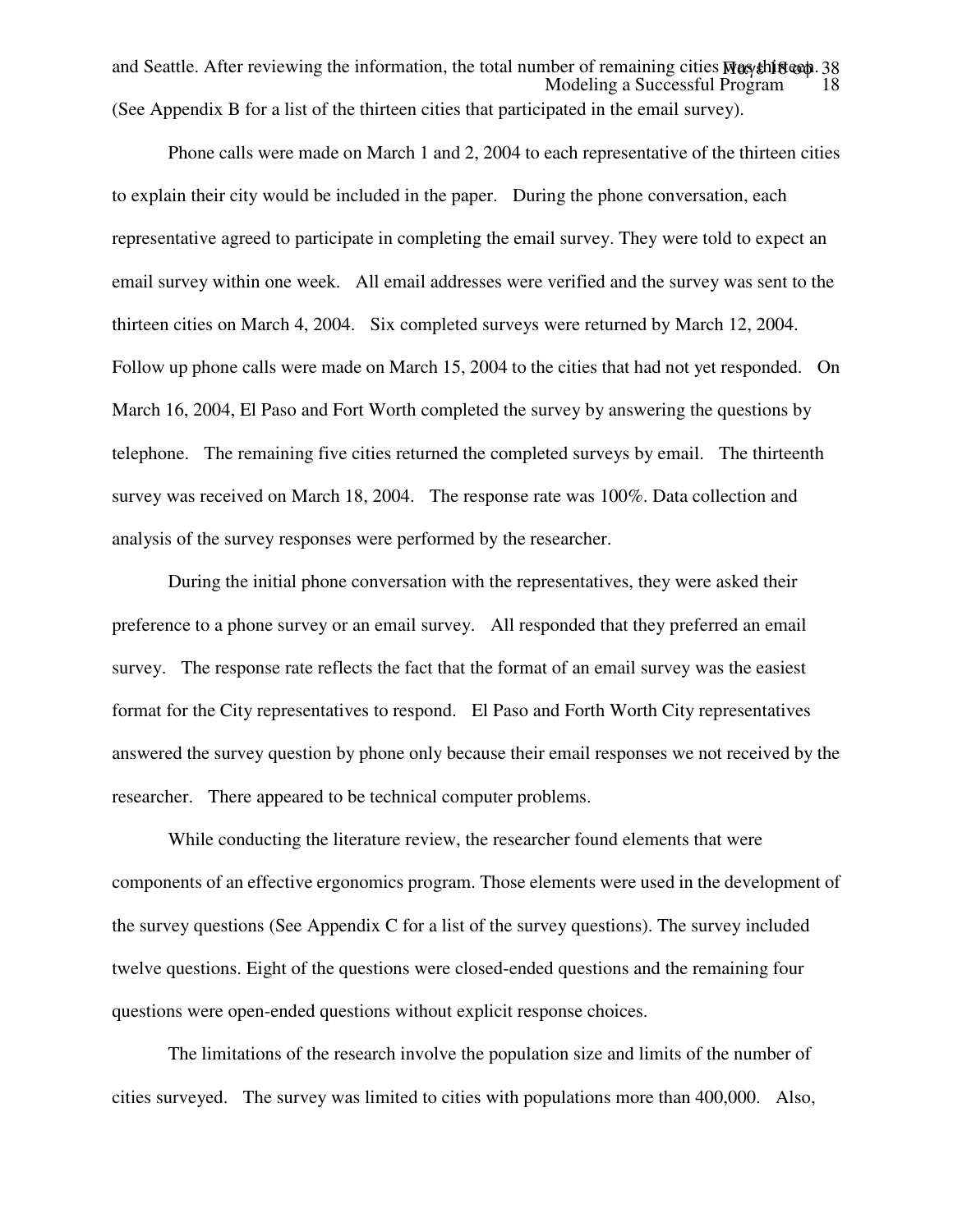Modeling a Successful Program 19 when those cities were identified then only the Southwestern region of the United States 9 ax 38 selected.

#### **FINDINGS**

This section of the paper will include analysis of the information acquired from the survey of thirteen cities. Although all cities indicated they each had an ergonomics program there were definite differences in the programs that were evidenced from the responses of the survey questions. This section of the paper is divided into six sections. Those sections are written policy, organization commitment, training, record keeping, performance measurements and years ergonomics programs existed.

#### Written Policy

For any type of program in an organization, a written policy should be developed by management and distributed to all employees. Written policies explain the purpose of a particular program and how the purpose will be accomplished. If a program is implemented without a written policy then there is no roadmap to determine purpose or accomplishment. One of the survey questions asked if the organizations have a written policy in place for procedures in addressing ergonomics issues? A review of Table 1 shows that approximately one-third or 38% of the cities surveyed have written policies. The five cities in the "written policy" category are located in three states, California, New Mexico and Texas. A review of these states showed three of the five California cities in this research have a written policy, the one New Mexico city and one of the four Texas cities in this research responded they have a written policy. Because of the limited number of cities in this research, no specific comparison was made. California did exceed the other states with three of five or 60% of the cities in the research had written policies. The high response is attributed to the existence of a state ergonomics standard program in California. With such a small sampling of the cities in California this generalization could not be made for all cities in California.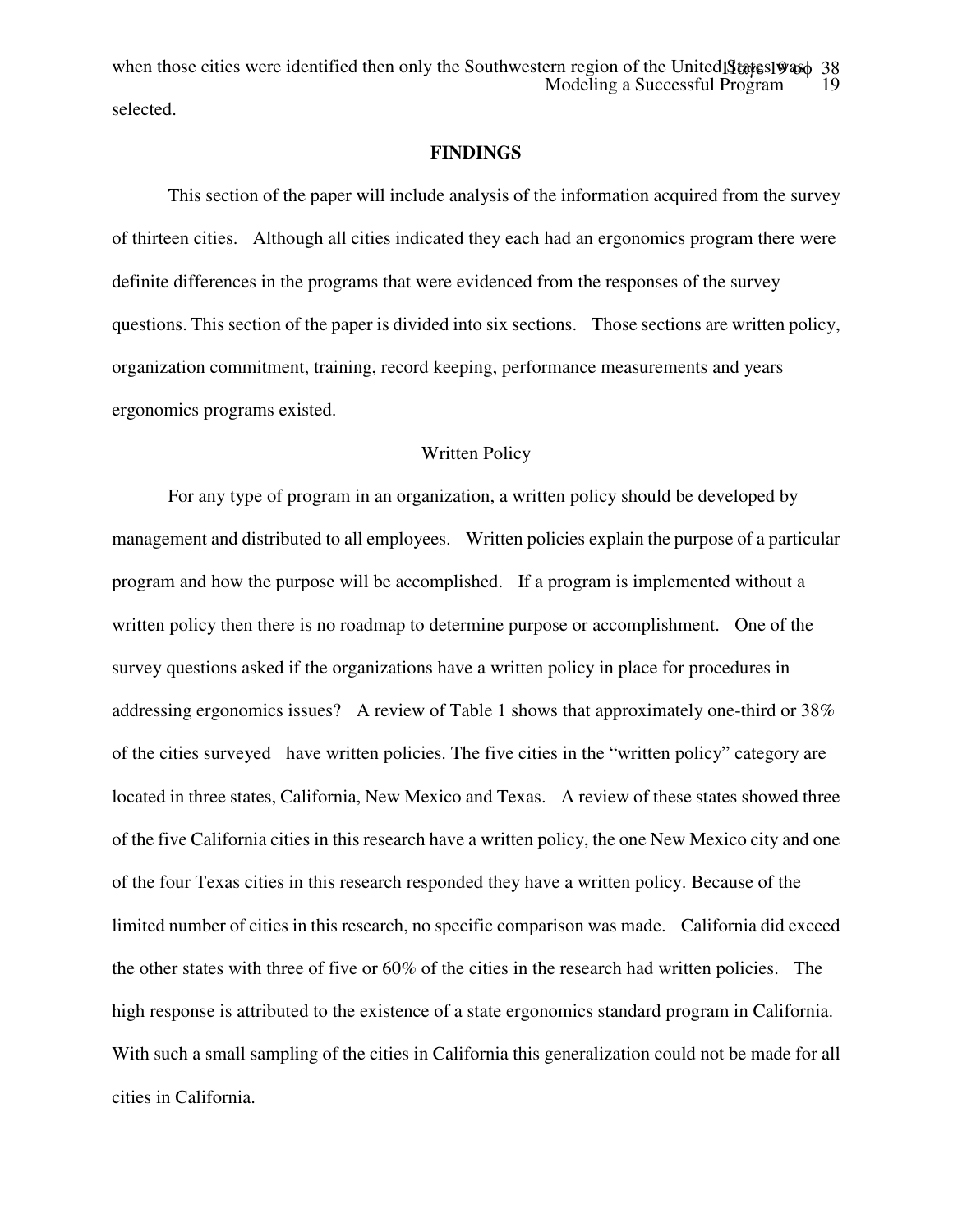|                  | Table 1 Written Policy | $\pi$ αγε 20 οφ 38                  |
|------------------|------------------------|-------------------------------------|
| Written Policy?  | Yes                    | Modeling a Successful Program<br>20 |
| Number of cities |                        |                                     |
| $\%$             | 38%                    | 62%                                 |

The table also reflects that two-thirds or 62% of the cities do not have a written policy. A review of the eight cities without a written policy showed that three of the cities were from Texas, two from California, two from Arizona and one from Oregon. Because there are limited numbers of cities in the research no specific findings can be validated with a comparison of the states. It is important to note that there is a definite need to develop a written policy at the eight cities that do not have one in place. An effective ergonomics process system should include a policy statement (Kohn,1999).

#### Organization Commitment

It is management's responsibility to give full commitment to support all activities of the organization. A written policy is one method of support to those that work within the organizations. When surveyed about the support given from the organization for the ergonomics programs responses varied. The information in Table 2 shows that almost half or 46% of the support came from within departments, over one-third or 38% indicated support was given through management and a few cities indicated there was no support.

| Table 2 Organization Support |  |
|------------------------------|--|
|------------------------------|--|

| <b>Organization Support</b> | From Management | . .<br>From Department | No Support |
|-----------------------------|-----------------|------------------------|------------|
| Number of cities            |                 |                        |            |
| $\%$                        | 38%             | 46%                    | 15%        |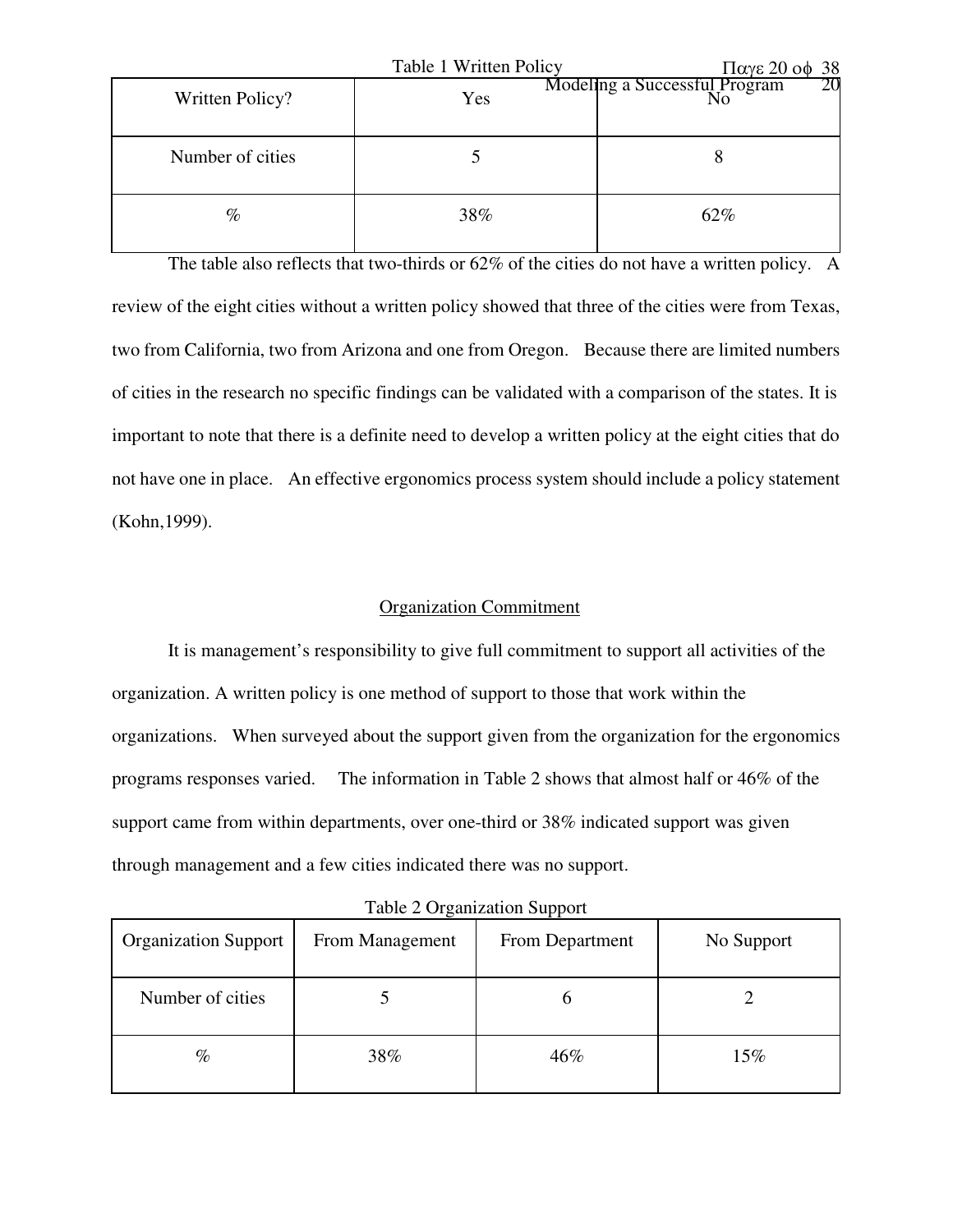Modeling a Successful Program According to Kohn (1999) "No aspect of a safety and health plan can be suders but op 38 effective without a firm, written and reinforced commitment from management." Of the five cities with management support, three of them (Albuquerque, Fresno and Sacramento) also had a written ergonomics policy.

Another type of support comes from the evaluation of job functions that may pose an ergonomic hazard exposure. A review of Table 3 reveals that over three-fourths or 85% of the cities evaluate job functions that may pose an ergonomic hazard exposure. These types of evaluations are important because they help address situations in which employees may be exposed to ergonomic-related injuries. It is a proactive approach to protecting employees and their health.

| Evaluate Job Functions? | Yes | N <sub>o</sub> |
|-------------------------|-----|----------------|
| Number of cities        |     |                |
| $\%$                    | 85% | 15%            |

Table 3 Evaluate Job Function of Possible Ergonomic Hazard Exposure

Once a job function is identified as an "at risk" situation, it is management's responsibility to address and correct the situation. Table 4 indicates that over half or 54% of the cities do conduct Job Safety Analysis (JSA) assessments. The analysis is generally conducted by using a standard form for the assessments. Approximately one-fourth or 23% of the cities indicated they discuss the job function with management and the employee. This format may bring additional information to the attention of management to assist in correcting potentially unsafe conditions in the workplace. The remaining cities that responded indicated that appropriate equipment is looked at or that action is taken when an employee submits a request.

Table 4 Address Job Functions "At Risk"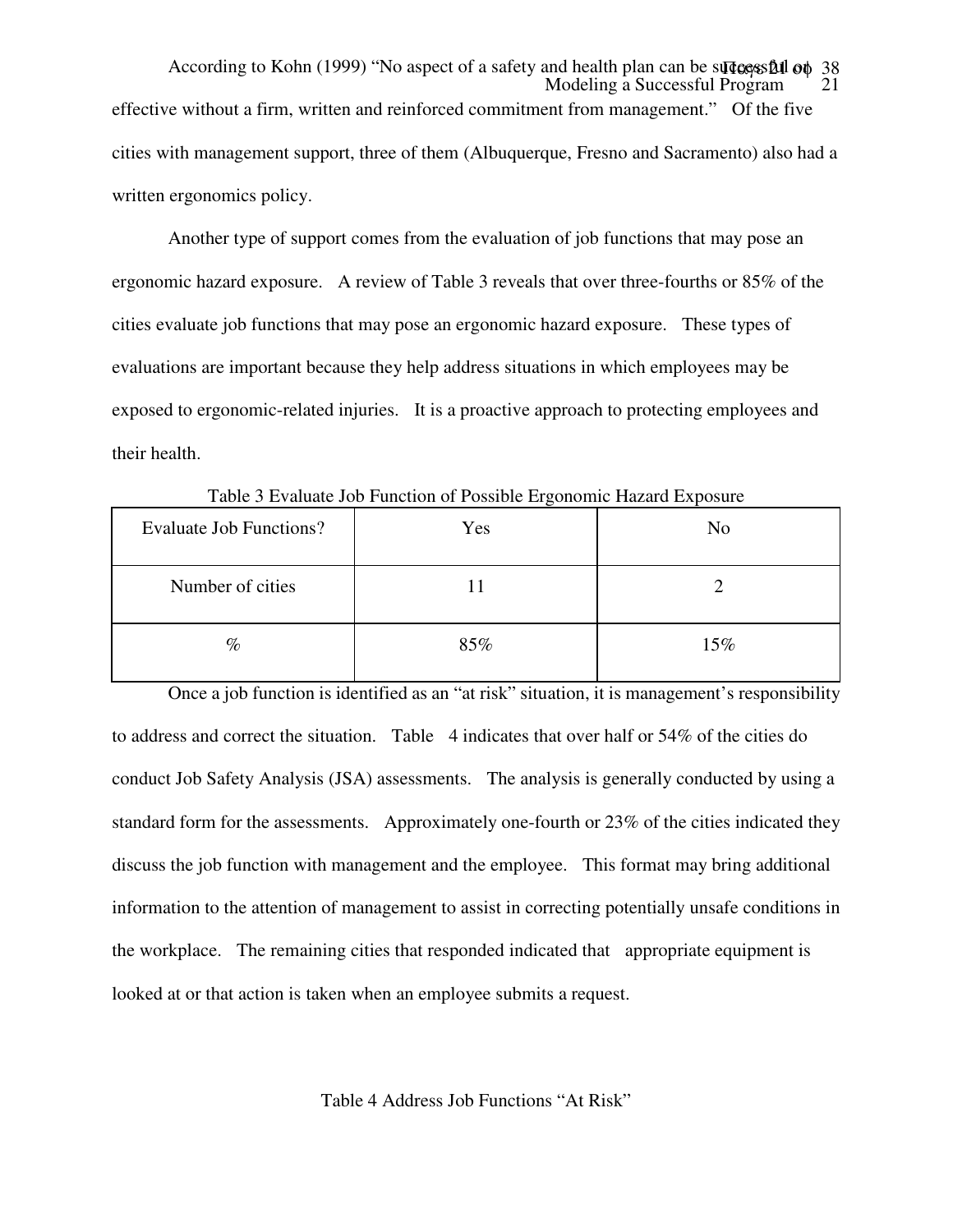| <b>Action Taken</b> | <b>JSA</b> | Employee & Management deling a Successful Program |     |    |
|---------------------|------------|---------------------------------------------------|-----|----|
| Number of cities    |            |                                                   |     |    |
| $\%$                | 54%        | 23%                                               | 15% | 8% |

When addressing employee needs management has the responsibility of providing health care support for employees. Employees that need medical attention through doctors visits, surgery, therapy or rehabilitation as a result of a work-related injury should have access to appropriate health care support. Table 5 shows that over three-fourths or 77% of the cities stated that there was health care access available to address MSD complaints. The majority of the cities involved in the survey do take care of their employees' medical needs. The remaining one-fourth or 23% said there was little support or did not respond to the question. These three respondents were from three different states. No correlation was made.

| <b>Health Care Assistance</b> | Yes | Little Support | N/A |
|-------------------------------|-----|----------------|-----|
| Number of cities              | 10  |                |     |
| $\%$                          | 77% | 8%             | 15% |

Table 5 Health Care Assistance

# **Training**

According to Shafritz and Russell (2000) "Training has frequently been a victim of organization neglect." Employee training is an important component for any organization. The investment involves educating employees and improving their skills so that they can perform their jobs at an effective level. An educated, skilled workforce will definitely enhance the success of any organization. A review of Table 6 indicated that approximately two-thirds or 62% of the cities surveyed do have an employee's training program. Of the eight responses half or 50% were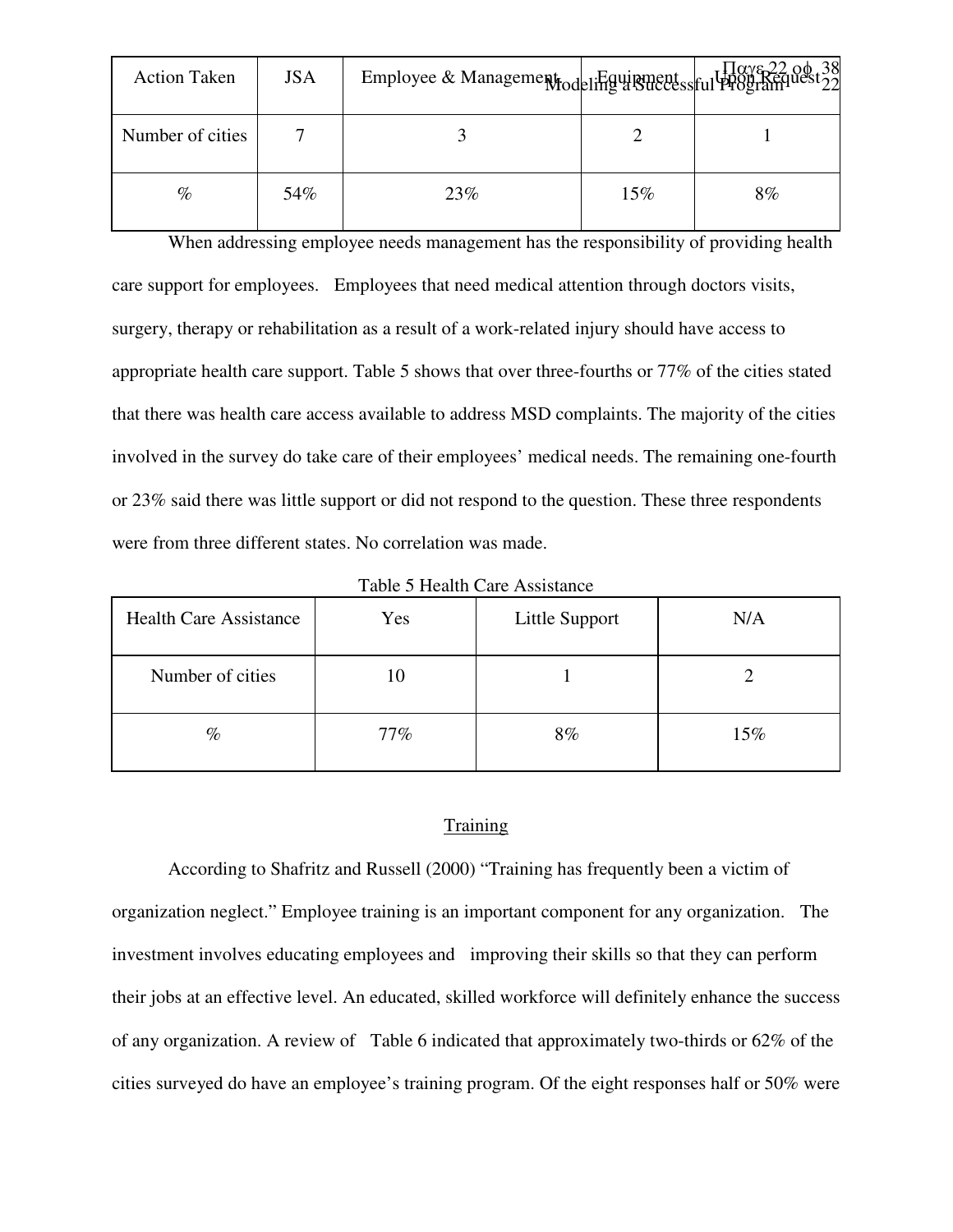Modeling a Successful Program from California. With only five California cities participating in the survey, the information 38 reflects the fact that 80% of the cities in the survey from California consider training programs important. Responses identified that 75% or three of the four Texas cities involved in the survey utilize training programs. It appears that California and Texas consider training an important component of their ergonomics programs.

| Have Training Programs? | Yes | No  |
|-------------------------|-----|-----|
| Number of cities        |     |     |
| $\%$                    | 62% | 38% |

Table 6 Training

Although a majority of the cities indicated they did conduct employee training very few stated that the training was required of the employees. The data reflected in the literature review shows that addressing ergonomic issues in the workplace is an important issue. The data in Table 7 did not give a clear picture of how many cities required training. Over two-thirds or 69% of the cities did not respond. Therefore there is incomplete data available on whether training is volunteer or required in the majority of those cities surveyed.

| Volunteer or Required? | Volunteer | Required | N/A |
|------------------------|-----------|----------|-----|
| Number of cities       |           |          |     |
| $\%$                   | 23%       | 8%       | 69% |

Table 7 Training Required

An employee training schedule is often handled through the Human Resource

Departments. Depending on the size of the workforce, it may be often or sporadic. The size of the training staff and the number of employees in an organization will affect training schedules. The data on Table 8 shows that less than one-tenth or 8% of the cities conduct monthly training sessions. One-fourth or 23% of those cities surveyed have a scheduled yearly training.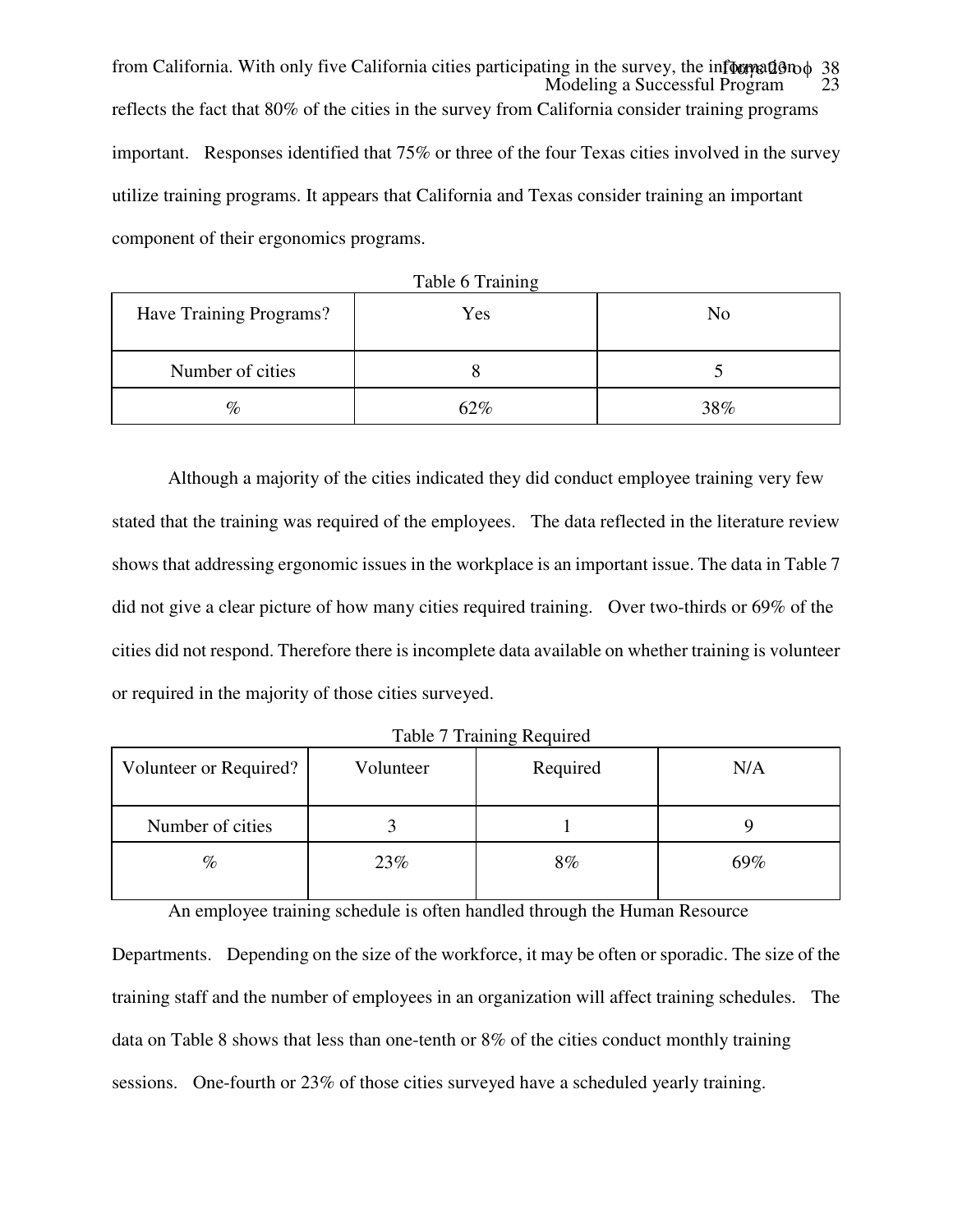Modeling a Successful Program 24 Approximately one-third or 31% have training at various times and approximately **Done-that**  $\phi$  or 38 38% did not respond to the question. With incomplete data in Table 7 and one-third non-respondents in Table 8 no correlations were identified for requirements of training and training schedules.

| Training<br>Schedule | Monthly | Yearly | Varies | N/A |
|----------------------|---------|--------|--------|-----|
| Number of cities     |         |        |        |     |
| $\%$                 | 8%      | 23%    | 31%    | 38% |

|  |  |  | Table 8 Training Schedule |
|--|--|--|---------------------------|
|--|--|--|---------------------------|

## Record Keeping

Record keeping is an important aspect of understanding what a program is actually doing. According to Russ-Eft & Preskill (2001), the following items should be identified before collecting records: evaluation's purpose, intended users, usage of the information and questions to be answered with the information. According to the responses on Table 9, records are being kept by more than four- fifths or 85% of the cities. Four of the five cities or 80% from California and three of the four cities or 75% from Texas responded positively to record keeping practices. Although the percentages are high for California and Texas, it may be difficult to conclude findings with a limited number of cities from each state involved in this research.

Table 9 Records Kept

| Records kept?    | Yes | N <sub>o</sub> |
|------------------|-----|----------------|
| Number of cities | 11  |                |
| $\%$             | 85% | 15%            |

Record keeping needs to be managed in an efficient manner in order to utilize the

information for program assessment purposes. Included in the literature review was OSHA's recommendation to include a program evaluation element when setting up an ergonomics program. Record keeping is a vital component of an effective program evaluation.

OSHA also includes in its recommendations of elements of an ergonomic program that a job hazard analysis is done. This involves assessing jobs that may be "at risk" Table 10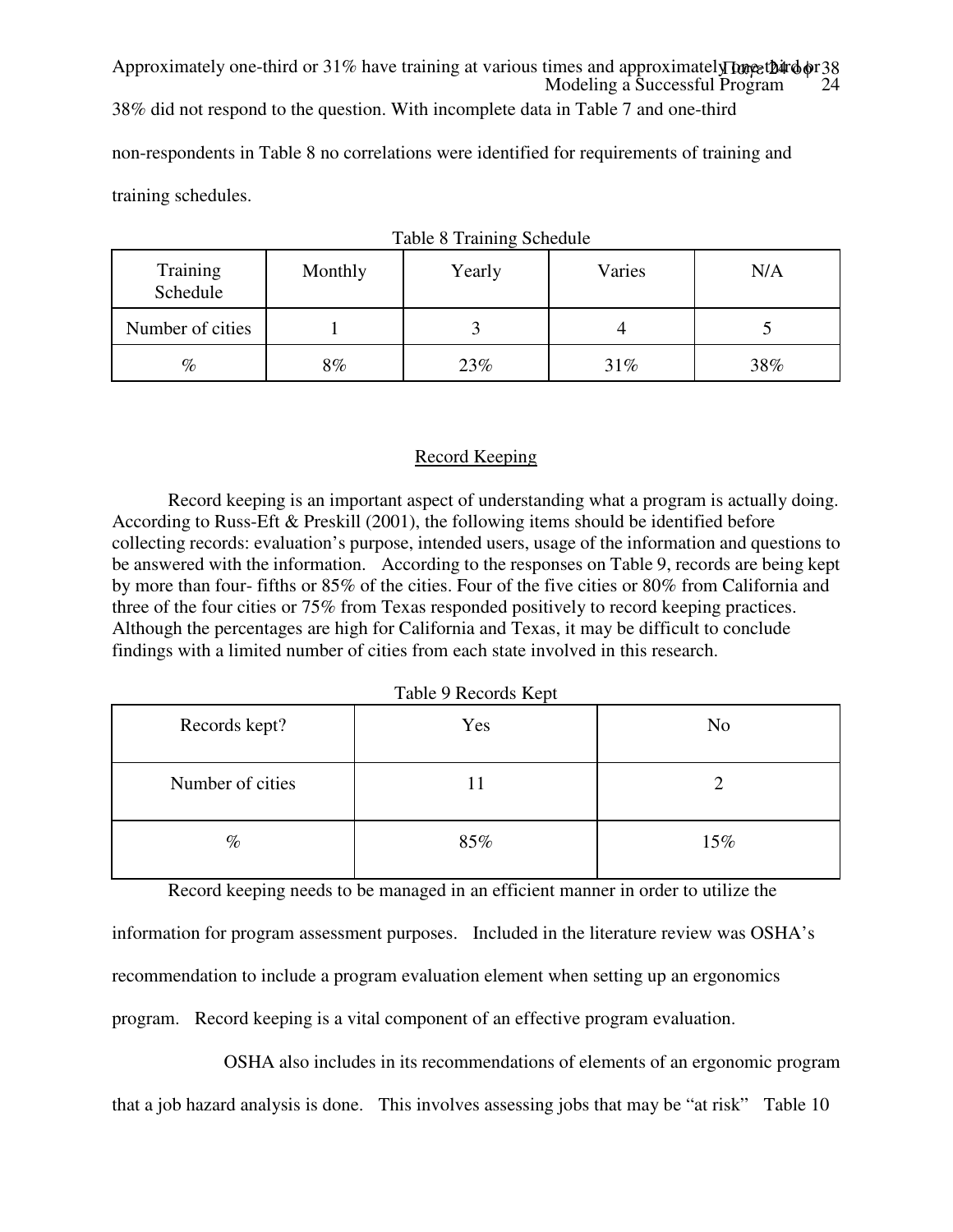Modeling a Successful Program 25 shows that approximately one-third of the cities record the job category of the injurned employees.

The five cities that do keep records are from four different states. There was no connection to

those states that keep records and those states that categorize job injuries by function.

| Categorized by Jobs? | Yes | N <sub>o</sub> |
|----------------------|-----|----------------|
| Number of cities     |     | Ω              |
| $\%$                 | 38% | 62%            |

|  |  | Table 10 Injury Categorized by Job |  |  |
|--|--|------------------------------------|--|--|
|--|--|------------------------------------|--|--|

Proactive action should be taken for "at risk" jobs but jobs that have led to

musculoskeletal injuries should be assessed also. Categorizing job injuries in connection with

MSD injuries should be kept in the records to accurately account for all factors involved in

work-related injuries.

# Performance Measurements

 The final element that OSHA recommended employers include in an ergonomics program is a program evaluation. There are various items that are utilized in program evaluations but one of the most important items is a performance measurement. Performance measurements set the framework for assessing the available program records and data. With a measurement tool in place success can be documented, failure explained and adjustments made to make the program better. The data from Table 11 reflects the fact that less than one-fifth or 15% of the cities surveyed had performance measurements in place to evaluate their ergonomics programs. The need for developing performance measurements in the majority of the cities surveyed was evident from the data. The two cities that had measurements in place were from two different states. There was no correlation derived from the data, except the fact that this was an important component that most cities did not utilize in their ergonomics program.

|                               | Tuble 11 I chomination interabatements |                |
|-------------------------------|----------------------------------------|----------------|
| Performance Measurement used? | Yes                                    | N <sub>o</sub> |
| Number of cities              |                                        |                |
| $\%$                          | 15%                                    | 85%            |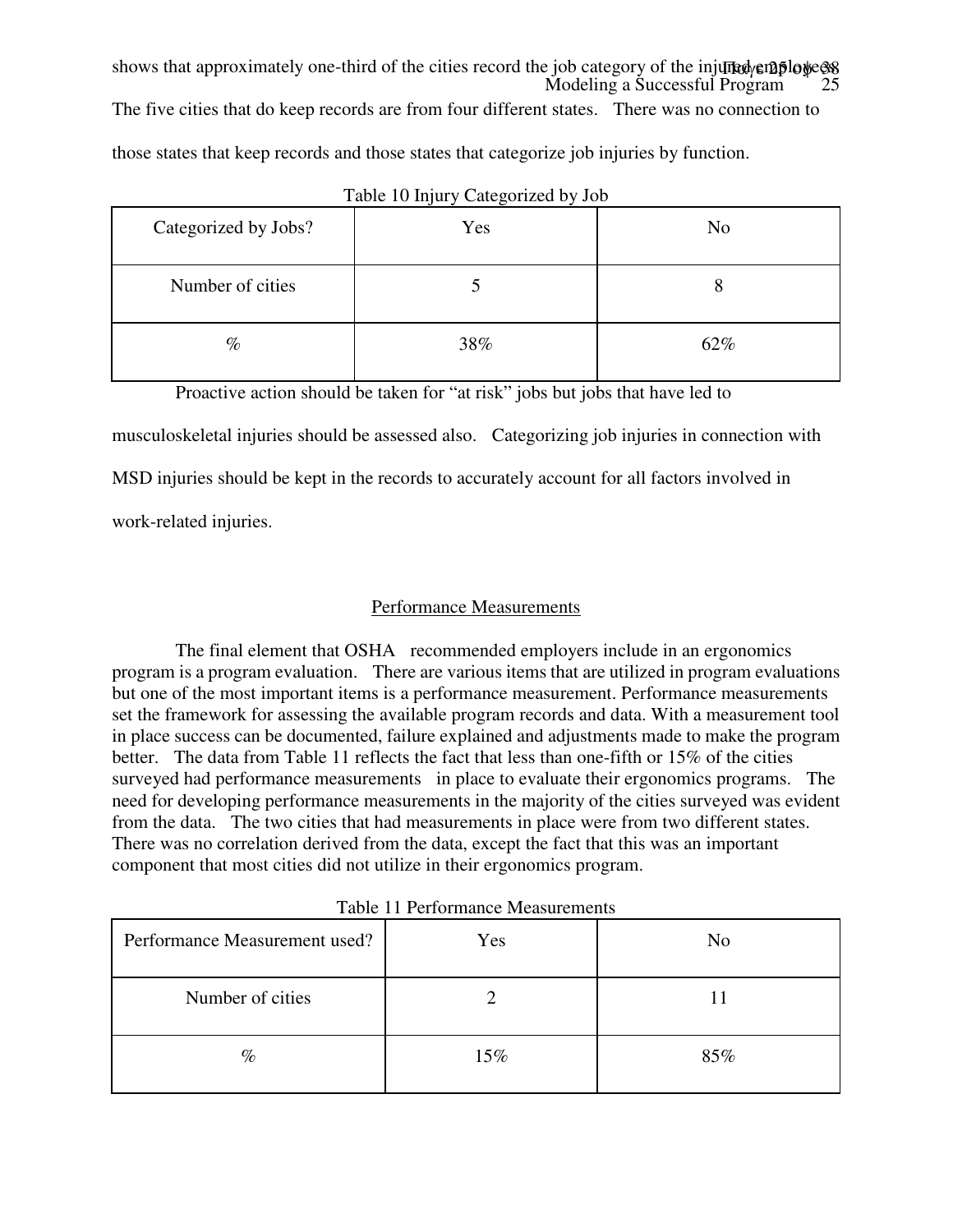Modeling a Successful Program Years Ergonomics Programs Existed Παγε 26 οφ 38

The thirteen cities that were surveyed indicated that their ergonomics programs had been in place for a variety of years. Table 12 shows the longevity of the various ergonomic programs of the thirteen cities that participated in this research. The responses spread out over several years of existence. An interesting response came from two cities that initially indicate they had an ergonomics program but then responded to this question they did not have an ergonomics program existence.

| <b>Years Existed</b> | 0 years | $1 - 5$ years | $6 - 10$ years | 11 $-14$ years |
|----------------------|---------|---------------|----------------|----------------|
| Number of cities     |         |               |                |                |

Table 12 Years Ergonomics Programs Existed

A review of the information revealed the median number of years ergonomics programs had been operated was seven years. The cities that had ergonomic programs for seven or more years were located in all five states that were included in this study. California and Texas each had one city with seven or more years of program length. Arizona, Oregon and New Mexico each had one to two cities in the study and all of those cities in those states had ergonomics programs for eight or more years, exceeding the median of the thirteen cities.

Compiled in Table 13 is a list of the recommended ergonomic program elements and a list the cities' that use them in their programs. A review of the data in Table 13 revealed that 23% of the cities utilized 86% of the recommended elements in their programs. 38% of the cities included 71% of the elements in their programs. 23% of the cities used 57% of the elements and 15% of the cities included 43% of the elements. No city in the study utilized all seven recommended elements.

A close review of the information showed that 62% of all the cities used 5 or more of the elements. The data also reflected the fact that 60% of the California cities were using 5 or more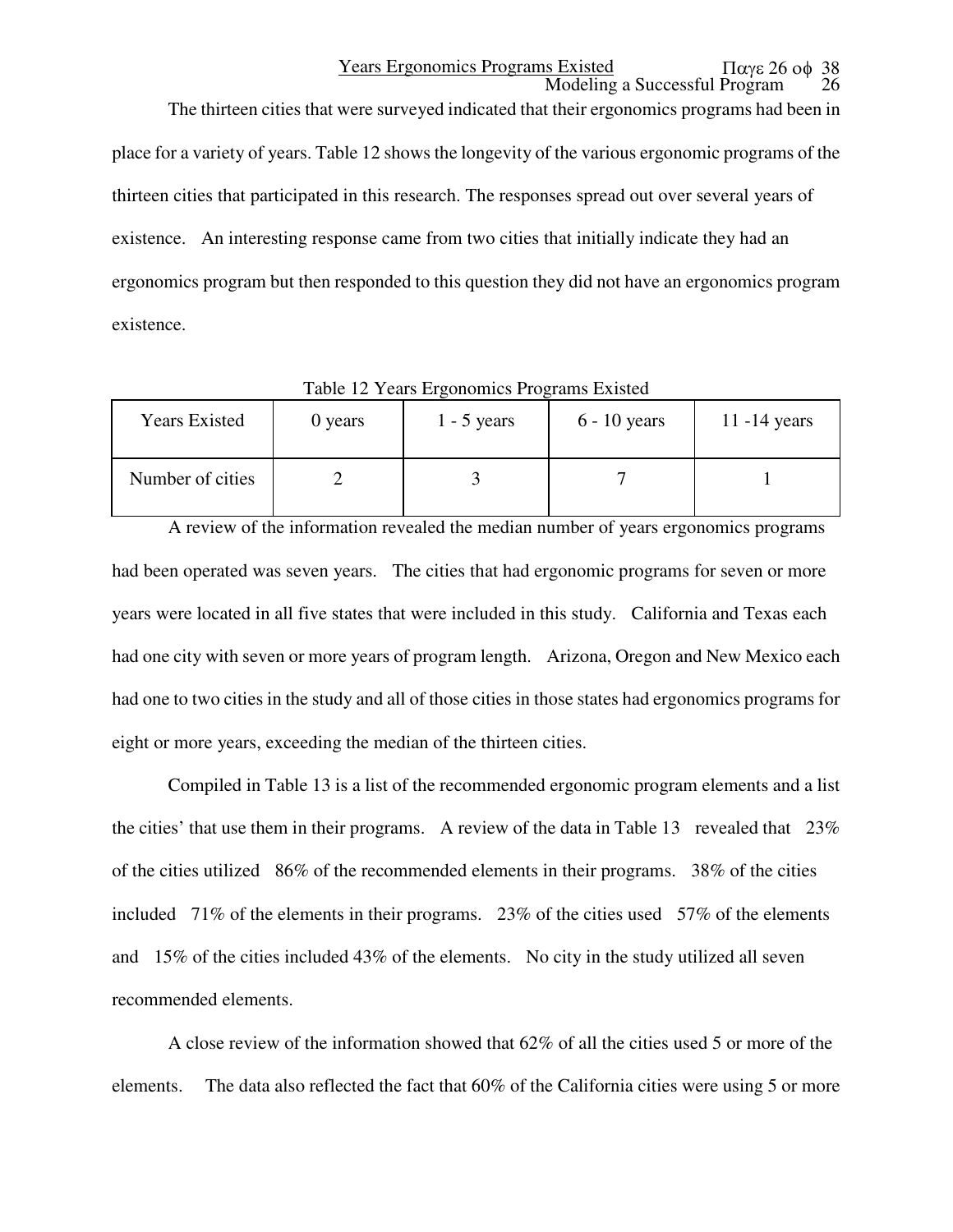Modeling a Successful Program 27 of the elements. This may be attributed to the existence of a state ergonomics stand box program 38

California. The overall information reflected the fact that the majority of the cities in this research

do utilize a majority of OSHA's recommended elements for effective ergonomics programs.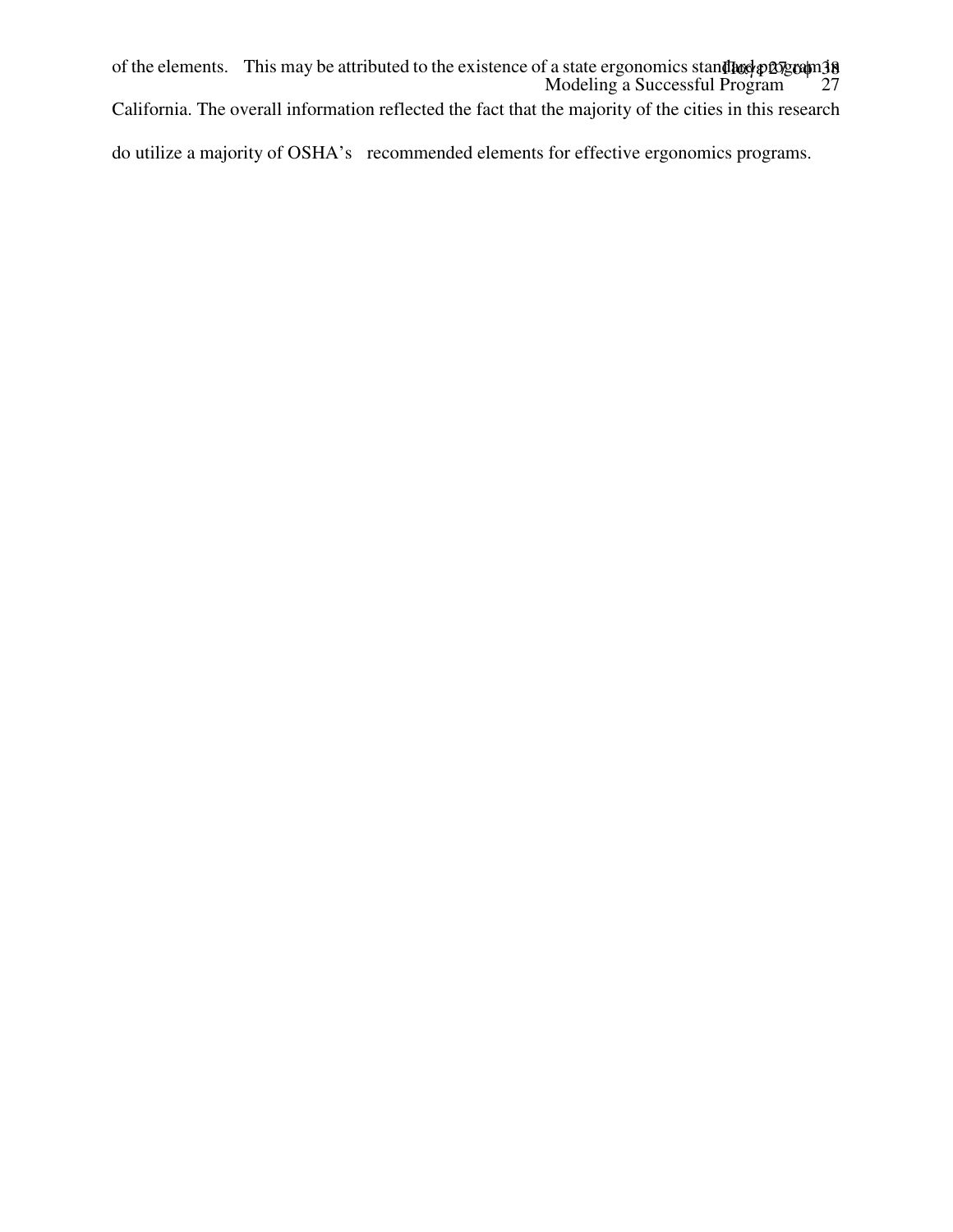Παγε <sup>28</sup> οφ <sup>38</sup>

Modeling a Successful Program 28

|             | Management<br>leadership<br>and<br>employee<br>participation | Training    | Hazard<br>information<br>and<br>reporting | Job hazard<br>analysis | Job<br>hazard<br>control  | <b>MSD</b><br>management | Program<br>evaluation | Number<br>of<br>elements | $%$ of<br>elements |
|-------------|--------------------------------------------------------------|-------------|-------------------------------------------|------------------------|---------------------------|--------------------------|-----------------------|--------------------------|--------------------|
| Albuquerque | $\mathbf X$                                                  | X           | $\mathbf X$                               | X                      | $\mathbf X$               | $\mathbf X$              |                       | 6                        | 86%                |
| Austin      | $\mathbf X$                                                  |             | $\mathbf X$                               | $\mathbf X$            | $\mathbf X$               | $\mathbf X$              |                       | 5                        | 71%                |
| El Paso     |                                                              | X           | $\mathbf X$                               | X                      | $\mathbf X$               |                          |                       | $\overline{4}$           | 57%                |
| Fort Worth  |                                                              | X           | $\mathbf X$                               | $\mathbf X$            | $\boldsymbol{\mathrm{X}}$ | $\boldsymbol{X}$         |                       | 5                        | 71%                |
| Fresno      | X                                                            |             | $\mathbf X$                               | X                      | $\mathbf X$               | $\boldsymbol{X}$         |                       | 5                        | 71%                |
| Houston     |                                                              | X           |                                           |                        | $\mathbf X$               | $\mathbf X$              |                       | $\overline{3}$           | 43%                |
| Los Angeles |                                                              | X           | $\mathbf X$                               | X                      | $\mathbf X$               |                          |                       | $\overline{4}$           | 57%                |
| Phoenix     |                                                              |             | $\mathbf X$                               |                        | $\mathbf X$               | $\mathbf X$              |                       | $\overline{3}$           | 43%                |
| Portland    |                                                              |             | $\mathbf X$                               | X                      | $\mathbf X$               | $\mathbf X$              | $\mathbf X$           | 5                        | 71%                |
| Sacramento  | $\mathbf X$                                                  | $\mathbf X$ | $\mathbf X$                               | $\mathbf X$            | $\mathbf X$               | $\mathbf X$              |                       | 6                        | 86%                |
|             |                                                              |             |                                           |                        |                           |                          |                       |                          |                    |

Table 13 Elements used in the Cities' Ergonomics Programs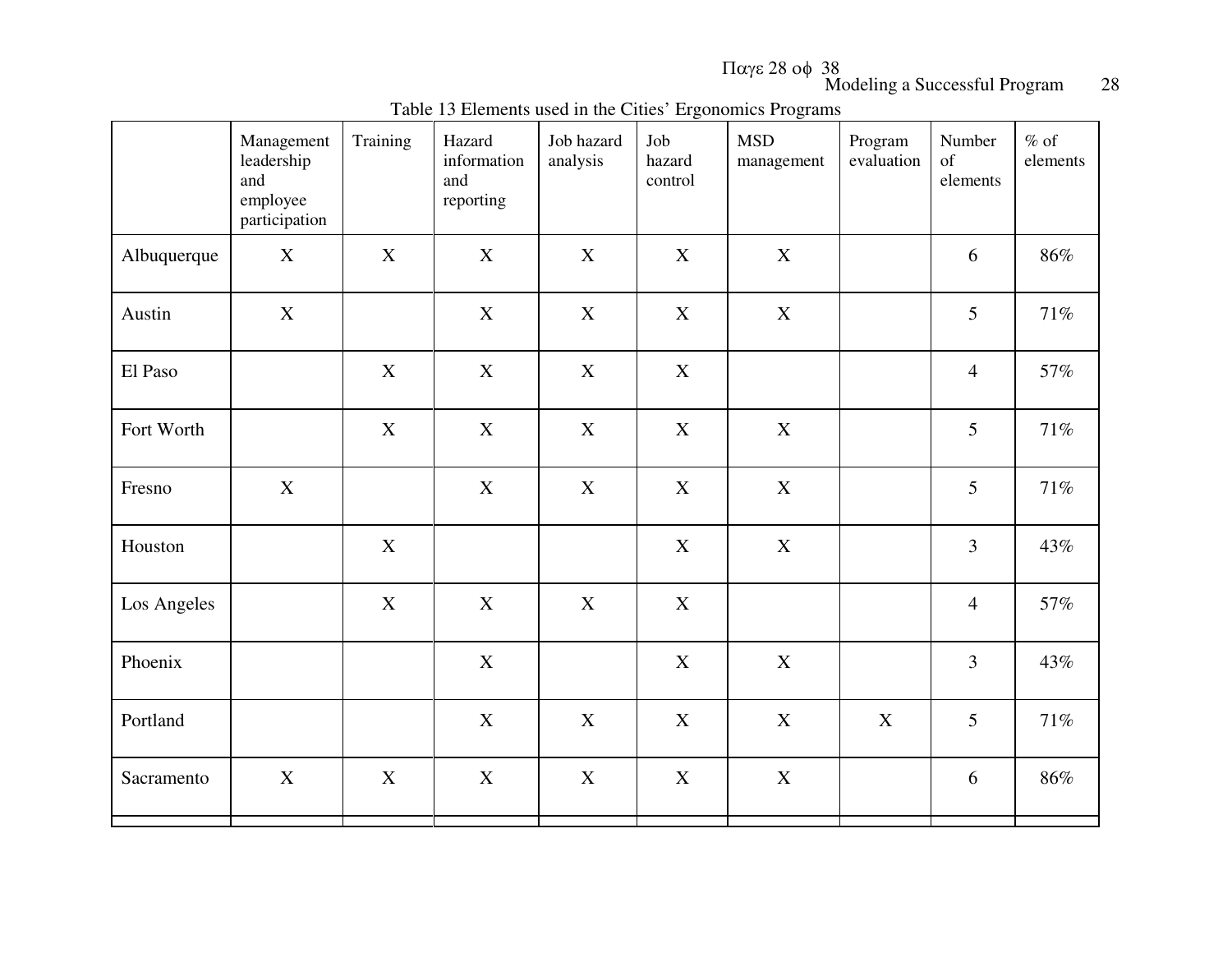| San Diego |   | 77 | $\Lambda$ | $\Lambda$ | $\Pi$ αγε 2 $\chi$ οφ 38 | Modeling a Successful Program |   | 57% | 29 |
|-----------|---|----|-----------|-----------|--------------------------|-------------------------------|---|-----|----|
| San Jose  | X |    | X         | X         | X                        | $\rm X$                       | O | 86% |    |
| Tucson    | X | X  | $\rm X$   | X         | X                        |                               |   | 71% |    |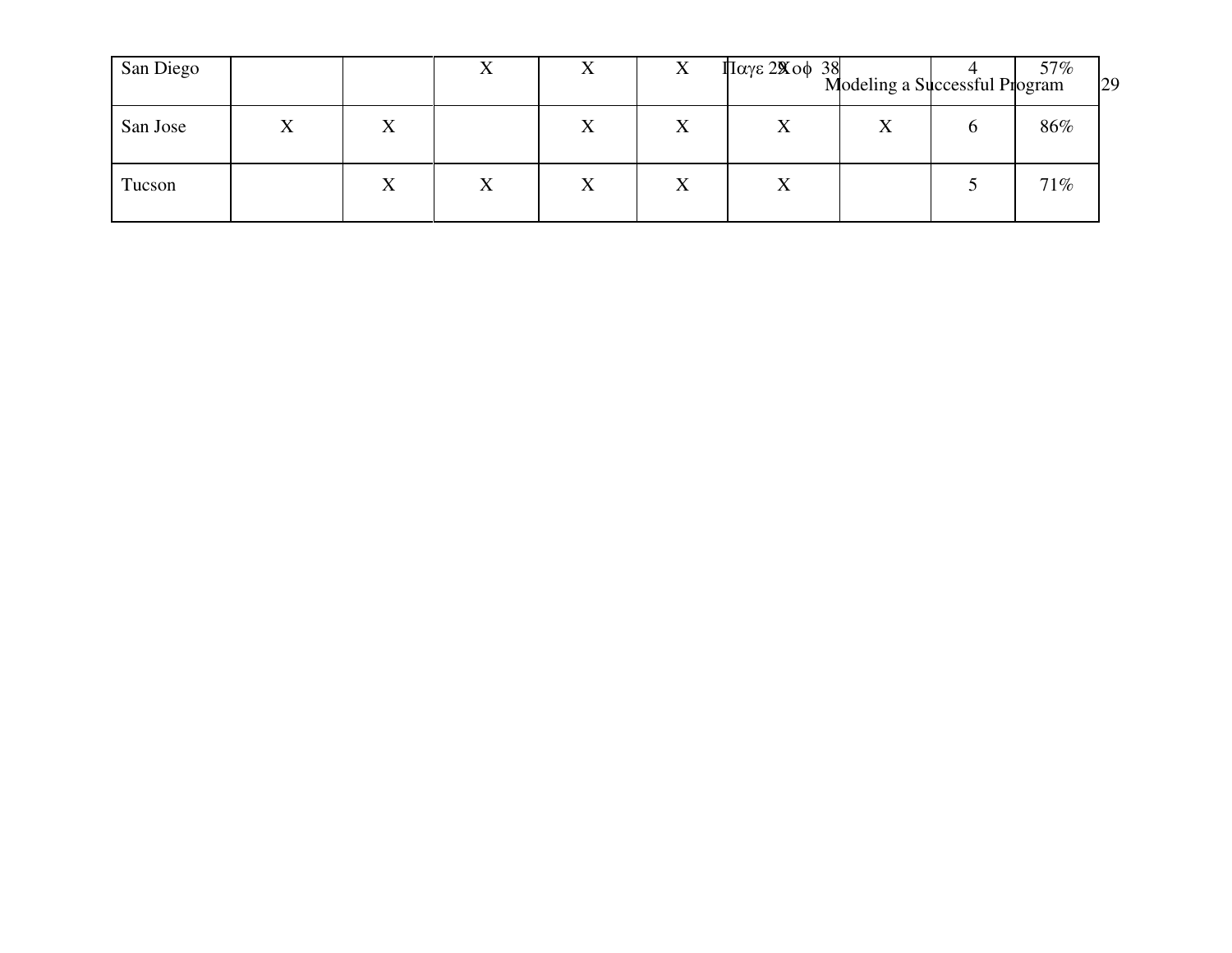A compilation of responses to several questions revealed some interesting data. Although the thirteen cities included in this study said they had an ergonomics program, only one-third of the cities had written policies and less than one-fifth of the cities had performance measurements in place for accessing the success of their ergonomic programs. A review of the record keeping practices showed more than three-quarters of the cities kept records but only one-third recorded job injuries in categories. Information is available but not being collected for effective usage for performance measurements. This data reflected a strong need for the development of written policies, the creation of performance measurements and improved record keeping methods.

 With almost half of the support given to address ergonomic issues in the organizations coming from departments, interdepartmental communication and support from Human Resources, Purchasing and Finance is vital. Some proactive strategy that was mentioned during the first phone contact with the cities was working with their Purchasing Departments to set up specifications for purchasing office equipment that encompassed appropriate ergonomic equipment standards. Another City mentioned the safety staff train the Information Technology (IT) staff who travels to the various department to repair computers. With the proper training, the IT staff can recognize and report work settings that should be accessed to improve the work sites for the employees.

Training programs are very important to educate employees, increase awareness of ergonomics and help support the organizations' efforts on addressing this issue. OSHA recommended training as one of the desirable components for employers to include when starting an ergonomics program. In the initial semi-structured phone survey, one city reported they have monthly meetings with safety volunteers from each department. Those volunteers conduct education programs within their departments. Following this format will increase the number and frequency of training sessions.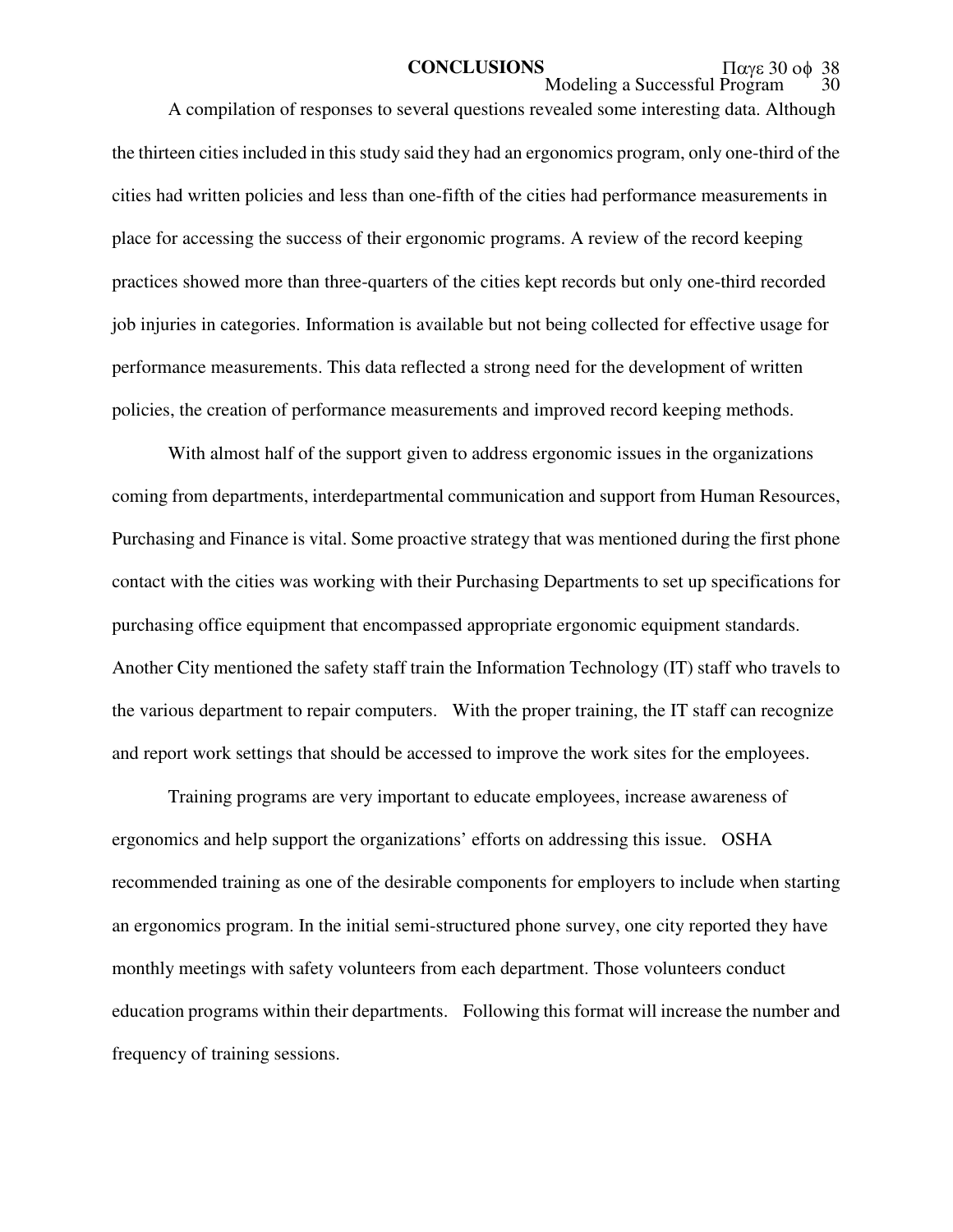Modeling a Successful Program Record keeping is essential for any program. One of the important elements that is 38 included in OSHA's recommendation for employers to include in their ergonomic program is hazard information and reporting. One survey question asked if job functions that pose an ergonomic hazard exposure were addressed? The response was high with three-fourths of the cities indicating yes they did conduct evaluations. With this information it appeared that proactive action for "at risk" job categories was taking place but that follow through on record keeping of injured employees' job categories was not happening. Improved efforts for job categorization could definitely expand knowledge in identifying job areas that tend to have a higher risk factor for exposure to musculoskeletal injuries.

A surprisingly large number of cities (eleven of the thirteen) said they did not have a measurement tool in place to gauge their success or failure with their ergonomics programs. An important step in setting up a program is evaluating that program. According to Leibfried and McNair (1992) the "implementation of a new process and procedure is never complete until the measurement system is brought in line." There is no way to measure the success of a program without a measurement tool. The response to this question indicates programs were started but there is no empirical data to validate or evaluate success or failure.

A review of the longevity of the cities' ergonomics programs revealed some interesting facts. Two of the cities responded zero years for the length of existence of their ergonomics program, although in the initial interview the city representatives indicated their city did have an ergonomics program. A review of all data reflected a wide range of years that ergonomics programs had been in operation at the various cities. The median number of years totaled seven. An interesting fact did emerge from the longevity responses. Eight of the thirteen cities surveyed had started their ergonomics programs a minimum of two years before President Clinton signed the ergonomics rule in 2000.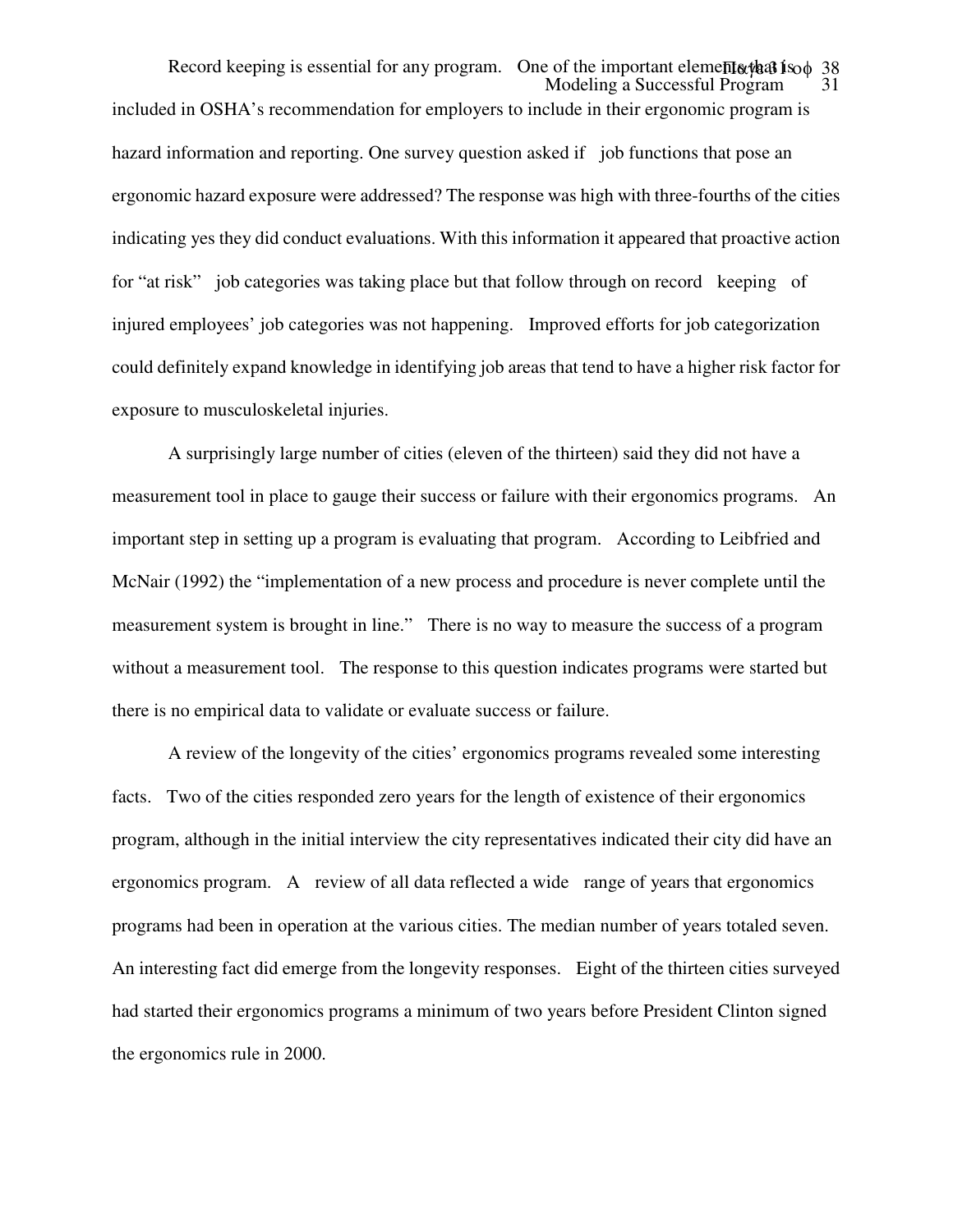Modeling a Successful Program A broad overview of the survey information acquired for this paper answers the Buttall γ38 proposed questions. It revealed that two-thirds of the cities in the Southwestern region of the United States with a population more than four hundred thousand do have ergonomics programs. The elements recommended by OSHA for employers to utilize in an effective ergonomics program were generally being utilized but there were definite areas that should be addressed and improved upon. Those deficit areas include having a written policy, conducting regular training to include employees in the program, improved record keeping methods and incorporation of performance measurements into the ergonomics programs.

 Because the continuation of musculoskeletal injuries and illnesses account for one-third of all nonfatal occupational injuries and illnesses with days away from work, as reported by the BLS, all organizations should be concerned about addressing ergonomics within in their entities. Musculoskeletal injuries and illnesses affect employees' health, productivity, fiscal expenditure and the overall operation of each organization. By improving working conditions for employees, their sick leave will decrease and their productivity will increase. The organization's financial burden of paying for the care and recuperation of employees and the dollars spent for disability payments will improve.

There is still a lot for organizations to learn about operating a successful ergonomics program but the investment of time and money will certainly show a positive return for all organizations and their employees.

#### Future Studies

There are many areas that warrant additional investigation in the field of ergonomics. Little to no information was available relating to public sector practices in the field of ergonomics. Suggested areas for future research could involve investigating innovative ergonomic solutions within organizations and what type of collaborative efforts are being used between departments in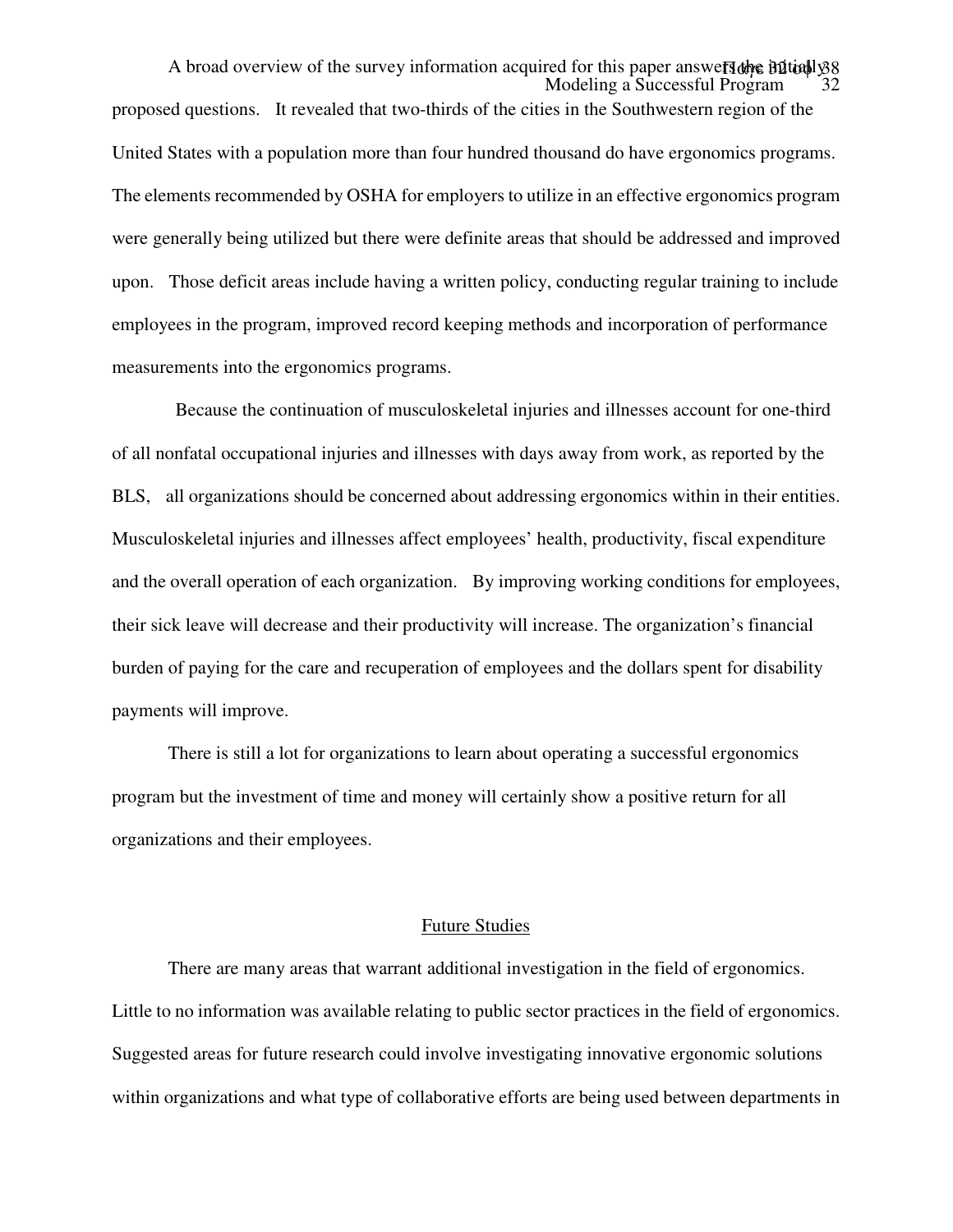Modeling a Successful Program 33 managing ergonomic issues. Other suggested areas of future research could be a **comparison** 38 study of California and Washington state ergonomics programs, a study of public sector female employees, their jobs and musculoskeletal injuries and finally, the status of carpal tunnel incidents in the workplace.

The study of ergonomics is an interesting field for exploration. There appears to be limited documentation available in regarding ergonomics programs and the public sector. This leaves many avenues of exploration for researchers. The suggestions for future studies are only a few of the areas that may lead to more answers for modeling a successful ergonomics program in the public sector.

#### **REFERENCES**

American Federation of Labor-Congress of Industrial Organizations (2002, August 7). Chronology of OSHA's Ergonomics. Retrieved December 20, 2003 from the World Wide Web: http://www.aflcio.org

Bureau of Labor Statistics (1995). Lost Work-Time Injuries and Illness Report. Retrieved March 10, 2004 from the World Wide Web: http://www.bls.gov

Bureau of Labor Statistics (1998). Lost Work-Time Injuries and Illness Report. Retrieved March 10, 2004 from the World Wide Web: http://www.bls.gov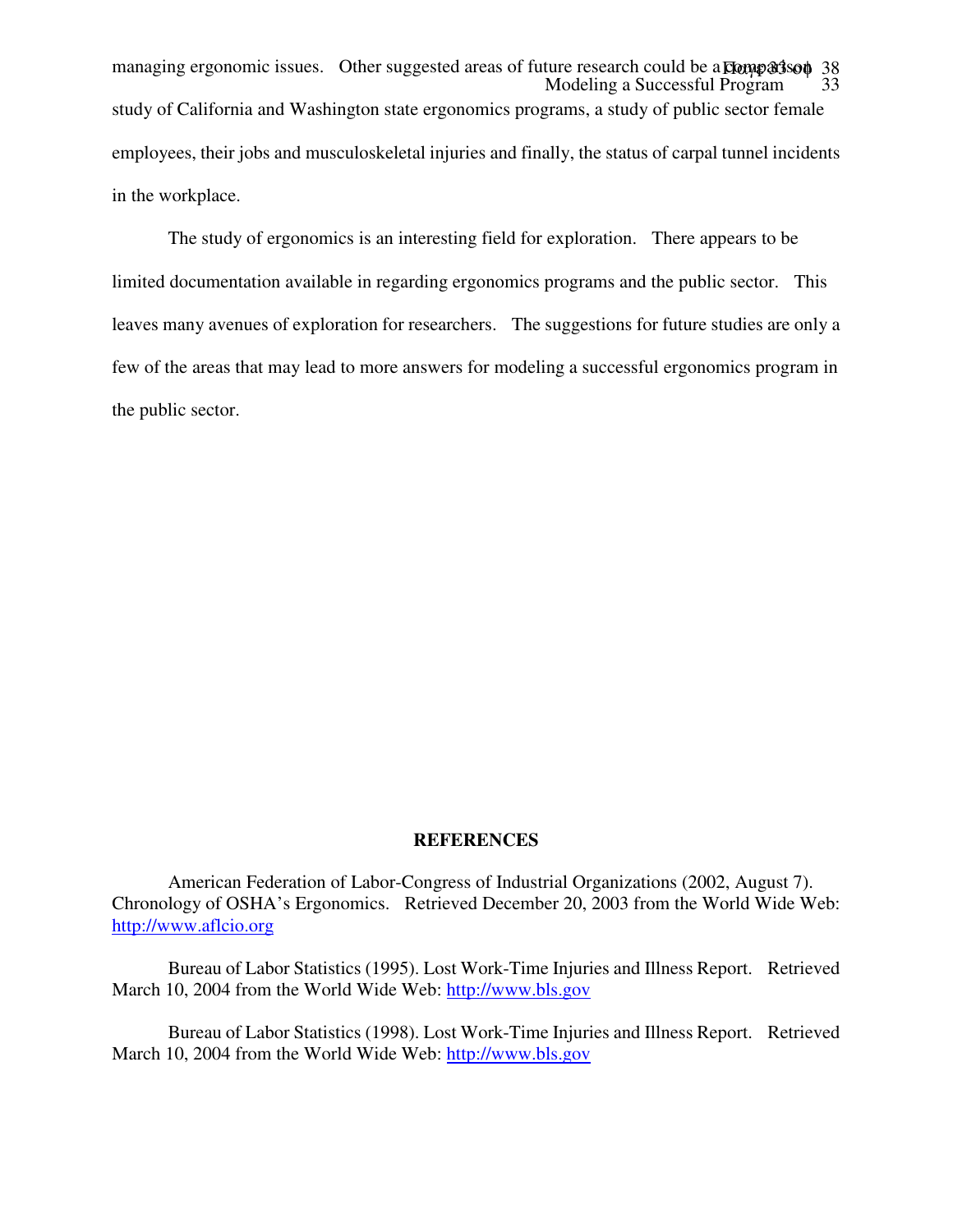March 10, 2004 from the World Wide Web: http://www.blogeleding a Successful Program 34 Bureau of Labor Statistics (1999). Lost Work-Time Injuries and Illness Report **R4toieved**<br>10. 2004 from the World Wide Web: http://www.bModeling a Successful Program 34

Bureau of Labor Statistics (2000). Lost Work-Time Injuries and Illness Report. Retrieved March 10, 2004 from the World Wide Web: http://www.bls.gov

Bureau of Labor Statistics (2001). Lost Work-Time Injuries and Illness Report. Retrieved March 10, 2004 from the World Wide Web: http://www.bls.gov

Educate Workforce (2001, March 20). President Bush Signs Repeal of OSHA Ergonomics Rule. Retrieved January 14, 2004 from the World Wide Web: http://edworkforce.hous.gov/press/press107/ergo32991.htm

Ergodyne (2003). Successful Ergonomics Programs. Retrieved 2/20/2004 from the World Wide Web: http://www.ergodyne.com/new/EIErgoProg

Federal Register (1999, November 23). Ergonomics Program. Retrieved March 2, 2004 from the World Wide Web: http://www.nacubo.org/public\_policy/federal\_register\_update?1999/112399.html

Federal Register of the Department of Labor (2000). Ergonomics Standards. Retrieved January 5, 2004 from the World Wide Web: http://www.archives.gov/federal\_register/

Government Executive (2001, March 8). House votes to overturn Clinton era ergonomics rule. Retrieved January 1, 2004 from the World Wide Web: http://www.govexec.com/dailyfed/o3o1/030801cdam.htm

Government Printing Office (2000, November 12). Federal Register. Retrieved February 24, 2004 from the World Wide Web: http://frwebgate.access.gpo.gov/cgi-bin/getdoc.cgi?dbname= register&docid=page=6...

Kohn, J. (1997). The Ergonomic Casebook. Boca Raton, Florida.: Lewis Publishers.

Kohn, J. (1999). Ergonomic Process Management. Boca Ratan, Florida.: Lewis Publishers.

Leibfried, K. and McNair, C.J. (1992). Benchmarking. New York, New York: Harper Collins Publishers.

National Center for Policy Analysis (2002, September 20). Regulations Issues - Costly Ergonomics Rule is near. Retrieved January 14, 2004 from the World Wide Web: http://www.ncpa.org/pd/regulat/pd092200e.html

National Partnership for Reinventing Government (1999, August). Retrieved March 24, 2004 from the World Wide Web: http://govinfo.library.unt.edu/npr/library/papers/bkgrd/balmeasure.html.

Occupational Safety & Health Administration (1999, March 9). Ergonomics is about Working Smarter. Retrieved January 1, 2004 from the World Wide Web: http://www.osha.gov/pls/oshaweb.owadisp.show\_dicument?p\_table=SPEECHES&p\_id=235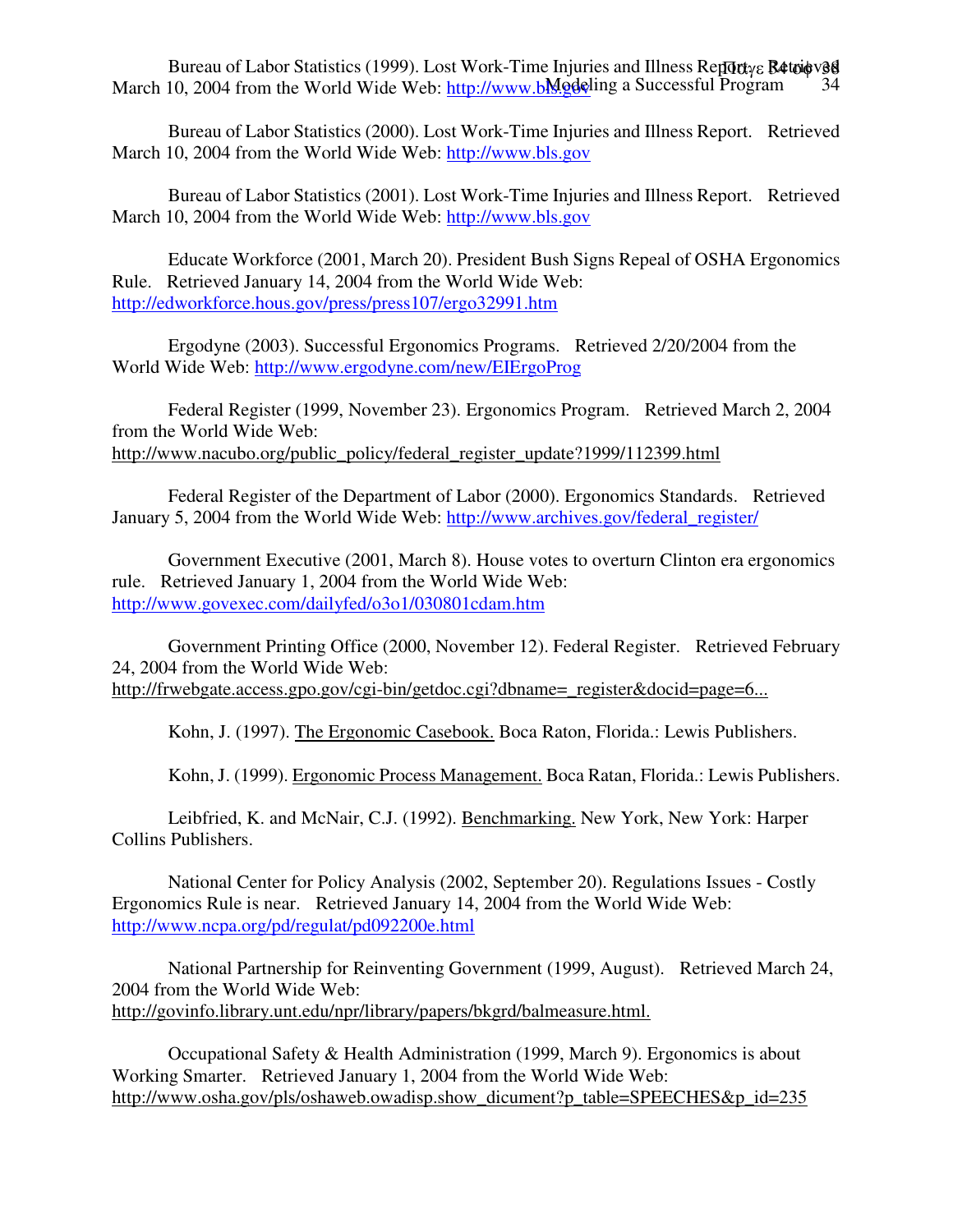Occupational Safety & Health Administration (1999, September 299, September 2016) Παγε 35 οφ 38 Ergonomics in the Workplace. Retrieved January 2, 2004 from the World Wide Web: http://www.osha.gov/pls/oshaweb/owadisp.show\_document?p\_table=SPEECHES&p\_id=242

Occupational Safety & Health Administration (1999, November 22). OSHA News Release (Archived) One Size Doesn't Fit All Approach. Retrieved January 2, 2004 from the World Wide Web:

http://www.osha.gov/pls/oshaweb/owadisp.show\_document?p\_table=NEWS\_RELEASES&...

Occupational Safety & health Administration (2000, May 22). OSHA seeks comments on impact of Ergonomics Proposal on State and Local Governments, Postal Service, Railroads. Retrieved January 2, 2004 from the World Wide Web: http://www.osha.gov/pls/oshaweb/owadisp.show\_document?p\_table=NEWS\_RELEASE&

Occupational Safety & Health Administration (2000, July 13). Congressional Testimonies (Archived). Retrieved February 28, 2004 from the World Wide Web: http://www.osha.gov/pls/oshaweb/owadisp.show\_document?p\_table=TESTIMONIES&p\_id=18 4

Occupational Safety & Health Administration (2000, December 28). Standard Interpretations (Archived)Ergonomics standard requirements concerning initial program evaluation. Retrieved January 2, 2004 from the World Wide Web: http://www.osha.gov/pls/oshaweb/owadisp.show\_document?p\_table=INTERPRETATIONS...

Occupational Safety and Health Administration (2002, April). Effective Ergonomics: Strategy for Success. Retrieved October 10, 2003 from the World Wide Web: http://www.osha.gov/SLTC/ergonomics/four-pronged\_factsheet\_2003. html

Occupational Safety & Health Administration (2002, May 30). OSHA News Release (Archived) OSHA Announces Formation of National Advisory Committee on Ergonomics. Retrieved December 18, 2003 from the World Wide Web: http://www.osha.gov/pls/oshaweb/owadisp.show\_document?p\_table=NEWS\_RELEASES...

Occupational Safety and Health Administration (2003, January 7). State Occupational Safety and health Programs and Ergonomics. Retrieved April 11, 2003 from the World Wide Web: http://www.osha-slc.gov/SLTC/ergonomics/state\_plan.html

Occupational Safety & Health Administration (2003, January 25). Frequently-Asked Questions. Retrieved 2003, November 3 from the World Wide Web: http://www.osha.gov/ergonomics/FAQs-external.html

Pleasant, S. (1996). Bodyspace ( $2<sup>nd</sup>$  ed.). Briston, Pennsylvania: Taylor & Francis Publishers.

Public Risk Management Association (2003). The National Ergonomics Conference and Exposition. Retrieved November 5, 2003 from the World Wide Web: http://www.ergoxpo.com/2003NECE/exhibitors. asp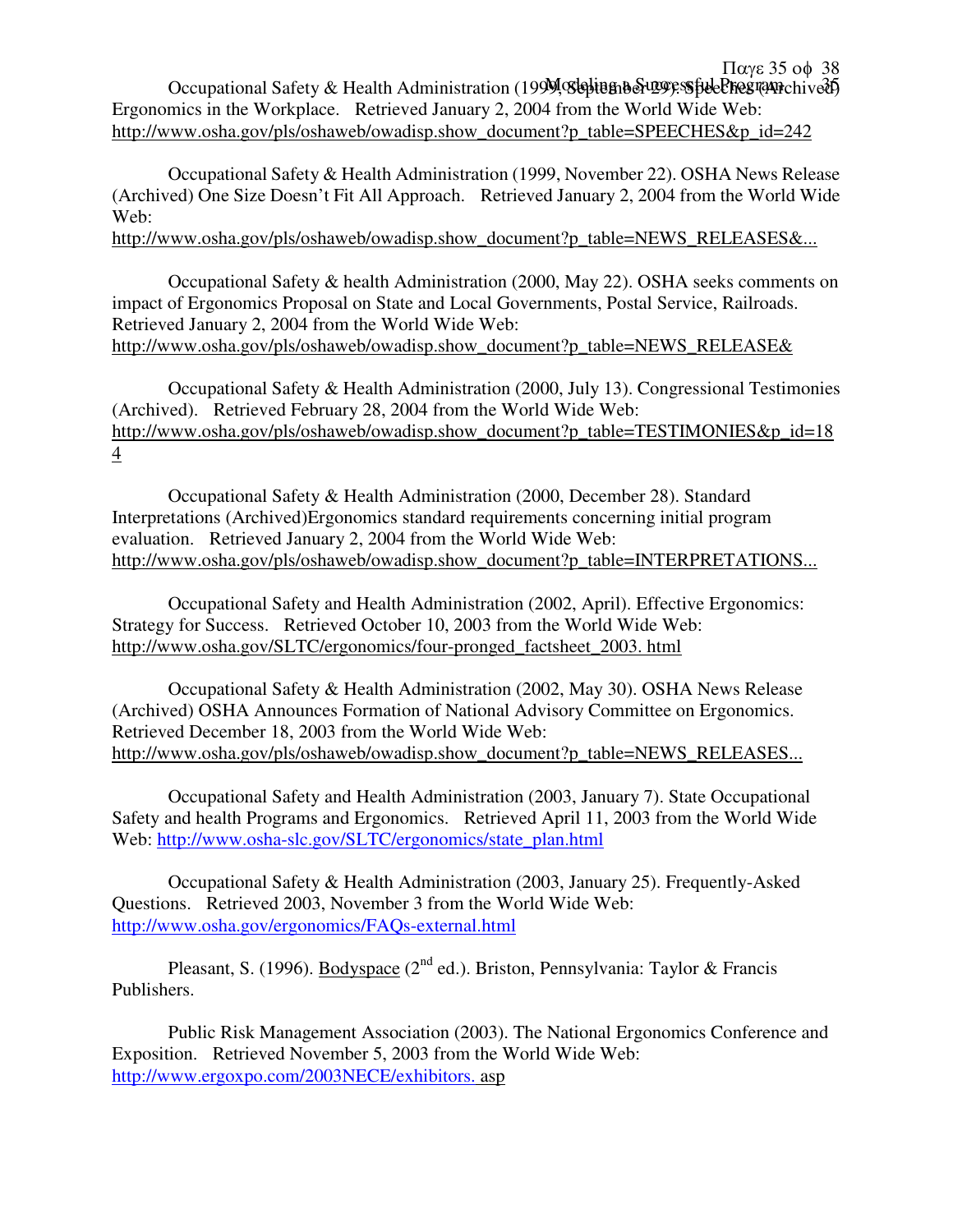Modeling a Successful Program 36 Russ-Eft, D. and Preskill, H. (2001). Evaluations in Organizations. Cambridge, 36 οφ 38 Massachusetts: Perseus Publishers.

Shafritz, J. and Russell, E.W. (2000). Introducing Public Administration (2<sup>nd</sup> ed.). New York, New York: Longman Publishers.

# **APPENDIXES**

## APPENDIX A

Cities with a population above 400,000 in the Southwestern United States

- 1. Albuquerque, New Mexico
- 2. Austin, Texas
- 3. Dallas, Texas
- 4. Denver, Colorado
- 5. El Paso, Texas
- 6. Fort Worth, Texas
- 7. Fresno, California
- 8. Houston, Texas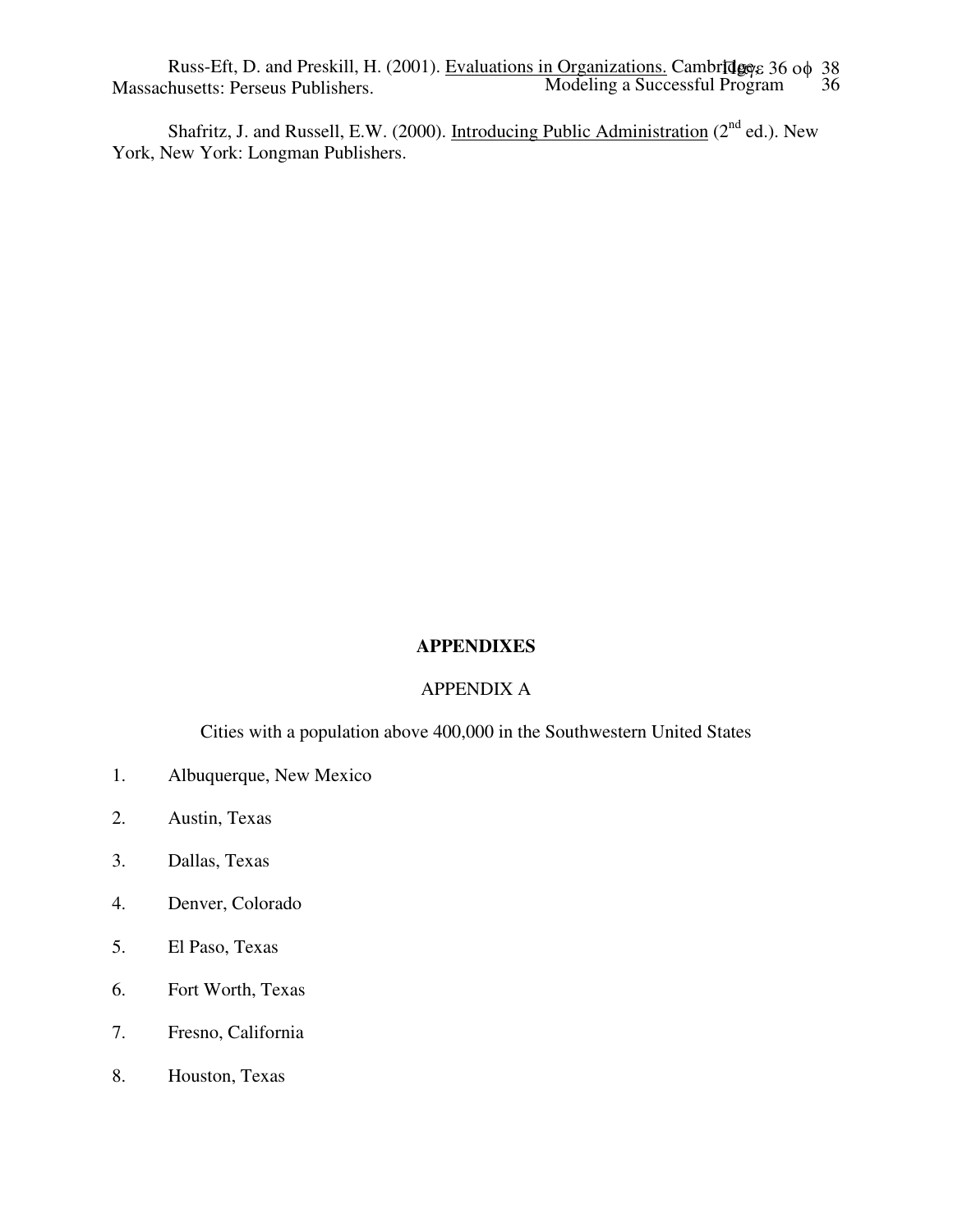- 10. Long Beach, California
- 11. Los Angeles, California
- 12. Phoenix, Arizona
- 13. Portland, Oregon
- 14. Sacramento, California
- 15. San Antonio, Texas
- 16. San Diego, California
- 17. San Francisco, California
- 18. San Jose, California
- 19. Seattle, Washington
- 20. Tucson, Arizona

## APPENDIX B

## Cities that were sent and participated in the survey

- 1. Albuquerque, New Mexico
- 2. Austin, Texas
- 3. El Paso, Texas
- 4. Fort Worth, Texas
- 5. Fresno, California
- 6. Houston, Texas
- 7. Los Angeles, California
- 8. Phoenix, Arizona
- 9. Portland, Oregon
- 10. Sacramento, California
- 11. San Diego, California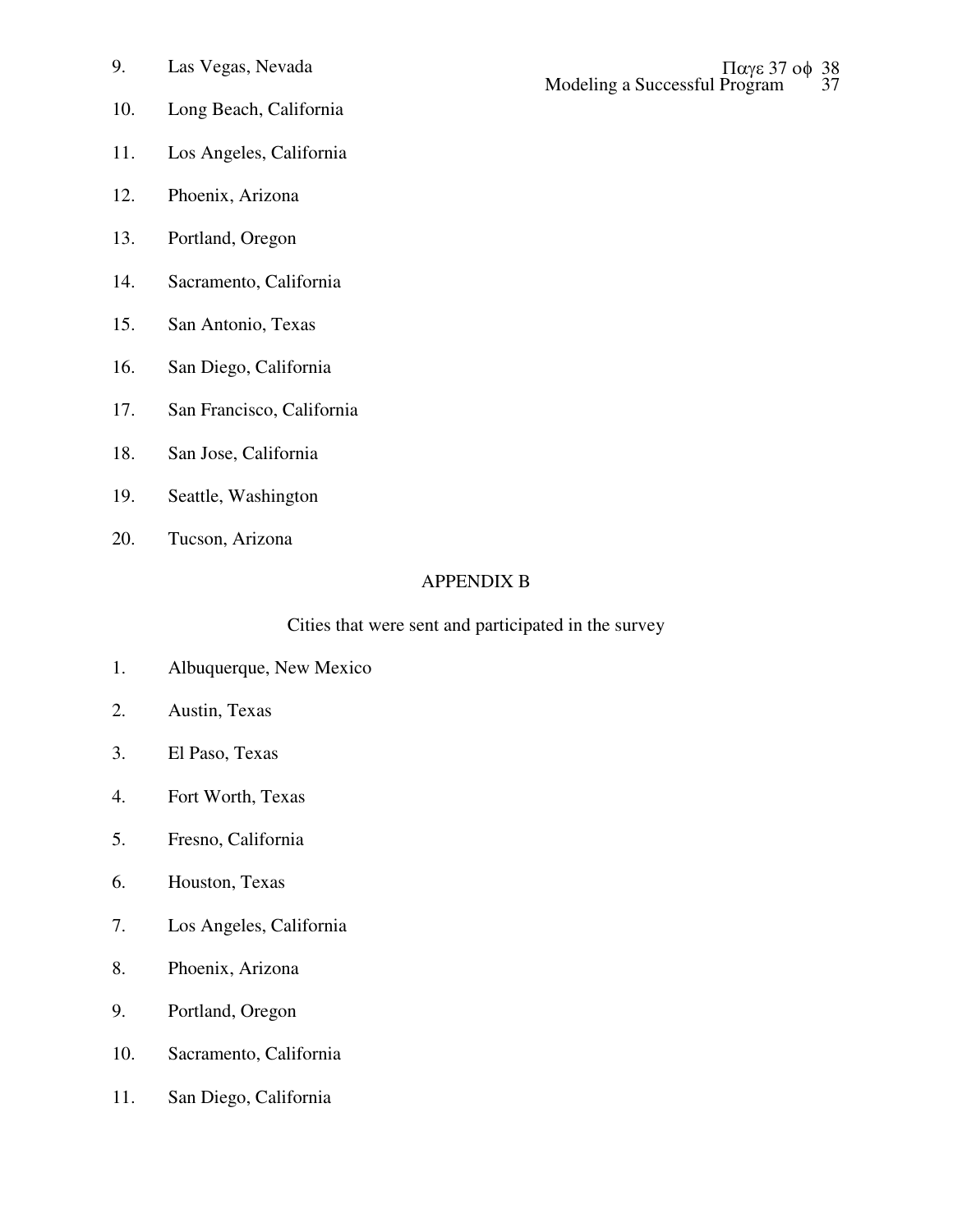12. San Jose, California

13. Tucson, Arizona

# APPENDIX C

# Ergonomics Questionnaire

- 1. Does you organization have a written policy in place for procedures in addressing ergonomic issues?
- 2. Is there an employees' training program in your organization? If so, is it on a volunteer basis? Are there representatives from each department that are trained? How often does training take place?
- 3. Are there written guidelines for employees so that they know who to report health issues to?
- 4. Do you evaluate job functions that may pose an ergonomic hazard exposure?
- 5. How do you address job functions that pose an ergonomic hazard exposure?
- 6. What types of injuries are reported?
- 7. Are they categorized ex. Technology related, labor related.
- 8. What type of support from health care providers do employees receive to address MSD's complaints?
- 9. What type of support is given to address ergonomic issues in your organization?
- 10. Are records being kept on ergonomic injuries?